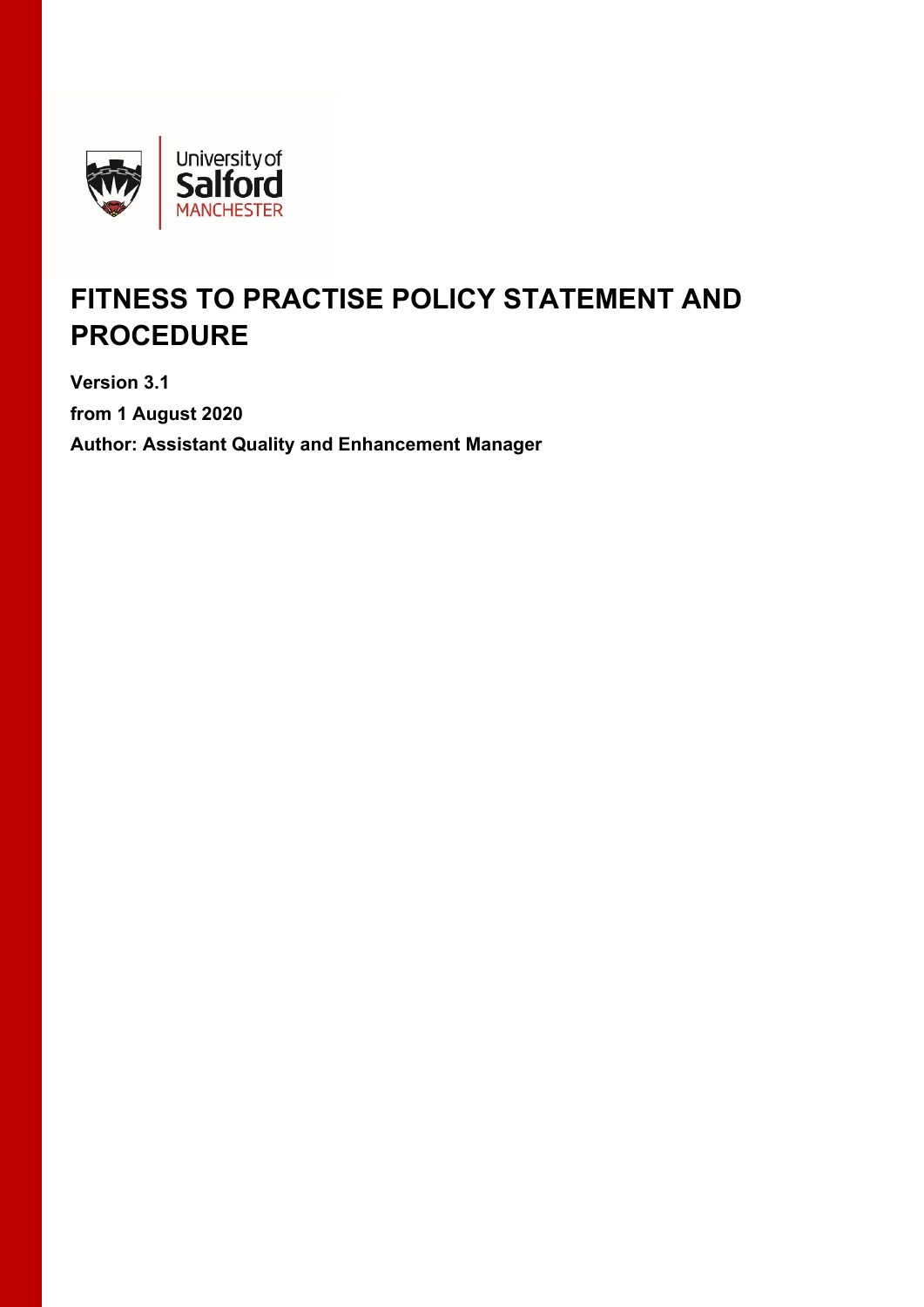|      | <b>Table of Contents</b>                                                                                                                                                   |  |
|------|----------------------------------------------------------------------------------------------------------------------------------------------------------------------------|--|
| 1.0  |                                                                                                                                                                            |  |
| 2.0  |                                                                                                                                                                            |  |
| 3.0  | Fitness to Practise and Professional, Statutory and Regulatory Bodies (PSRBs).  5                                                                                          |  |
| 4.0  | Professional, Statutory and Regulatory Bodies (PSRBs) 'Sign-Off'5                                                                                                          |  |
| 5.0  |                                                                                                                                                                            |  |
| 6.0  |                                                                                                                                                                            |  |
| 7.0  |                                                                                                                                                                            |  |
| 8.0  |                                                                                                                                                                            |  |
| 9.0  |                                                                                                                                                                            |  |
| 10.0 |                                                                                                                                                                            |  |
| 11.0 |                                                                                                                                                                            |  |
| 12.0 | Exceptional Circumstances (III Health or other Mitigating Circumstances)7                                                                                                  |  |
| 13.0 |                                                                                                                                                                            |  |
| 14.0 |                                                                                                                                                                            |  |
| 15.0 |                                                                                                                                                                            |  |
| 16.0 | Referral of Concerns Raised and Findings to Disclosure and Barring Service (DBS).  7                                                                                       |  |
| 17.0 |                                                                                                                                                                            |  |
| 18.0 |                                                                                                                                                                            |  |
| 19.0 |                                                                                                                                                                            |  |
| 20.0 |                                                                                                                                                                            |  |
|      |                                                                                                                                                                            |  |
| 21.0 |                                                                                                                                                                            |  |
| 22.0 | Concerns which are also subject to a Criminal investigation, Court Hearing or which<br>are subject to Civil Proceedings, including Proceedings by a Relevant Professional, |  |
| 23.0 |                                                                                                                                                                            |  |
| 24.0 |                                                                                                                                                                            |  |
| 25.0 |                                                                                                                                                                            |  |
| 26.0 |                                                                                                                                                                            |  |
| 27.0 |                                                                                                                                                                            |  |
| 28.0 |                                                                                                                                                                            |  |
| 29.0 |                                                                                                                                                                            |  |
| 30.0 |                                                                                                                                                                            |  |
| 31.0 |                                                                                                                                                                            |  |
| 32.0 |                                                                                                                                                                            |  |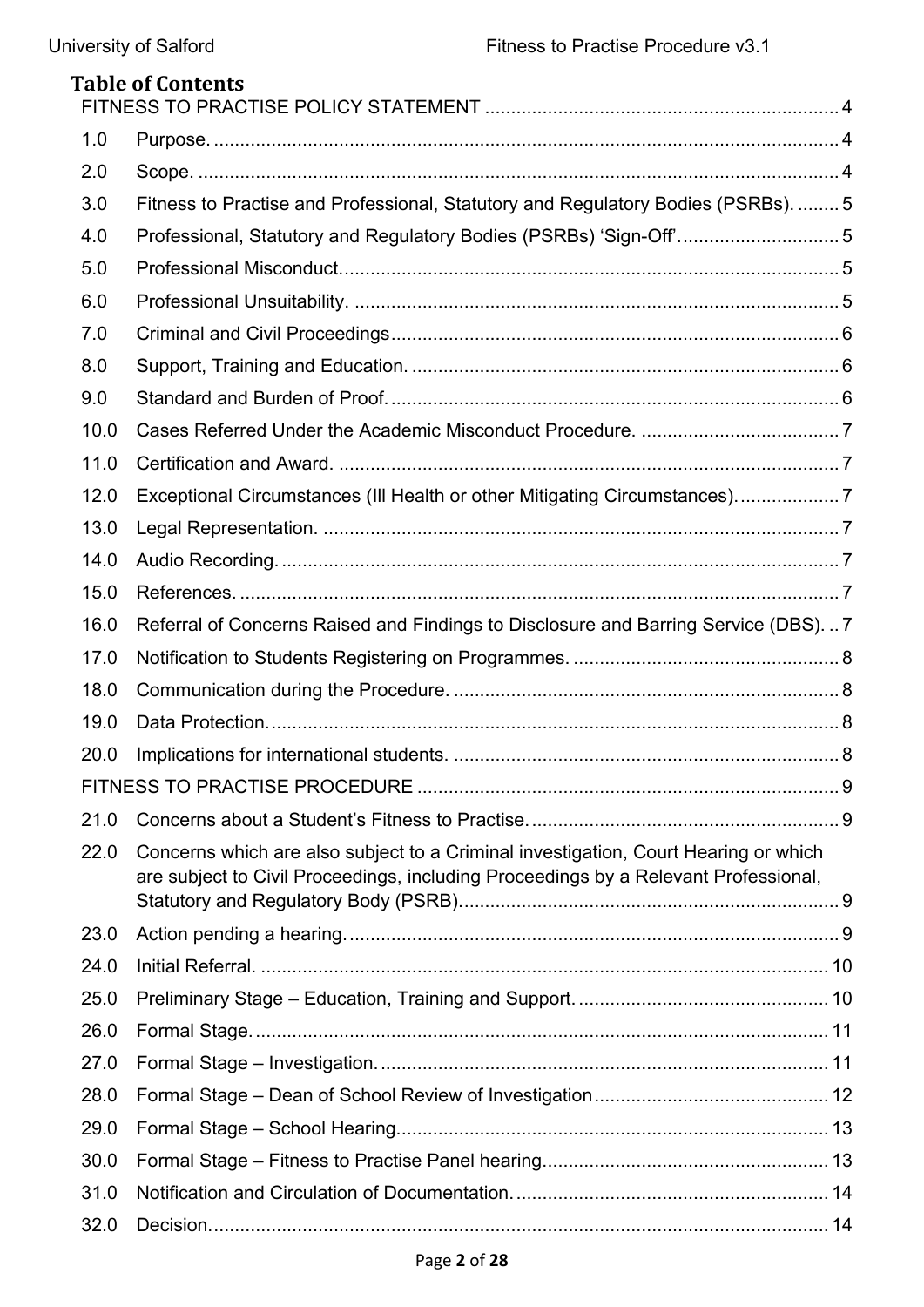| 33.0 |                                                                                         |  |
|------|-----------------------------------------------------------------------------------------|--|
| 34.0 | Documentation and Communication of the Panel Hearing's Finding and any Sanctions        |  |
| 35.0 |                                                                                         |  |
| 36.0 |                                                                                         |  |
| 37.0 |                                                                                         |  |
| 38.0 |                                                                                         |  |
| 39.0 |                                                                                         |  |
| 40.0 |                                                                                         |  |
| 41.0 |                                                                                         |  |
| 42.0 |                                                                                         |  |
| 43.0 |                                                                                         |  |
| 44.0 |                                                                                         |  |
| 45.0 |                                                                                         |  |
|      |                                                                                         |  |
|      |                                                                                         |  |
|      |                                                                                         |  |
|      | Appendix D - Flowchart - Procedure for dealing with allegations Professional Misconduct |  |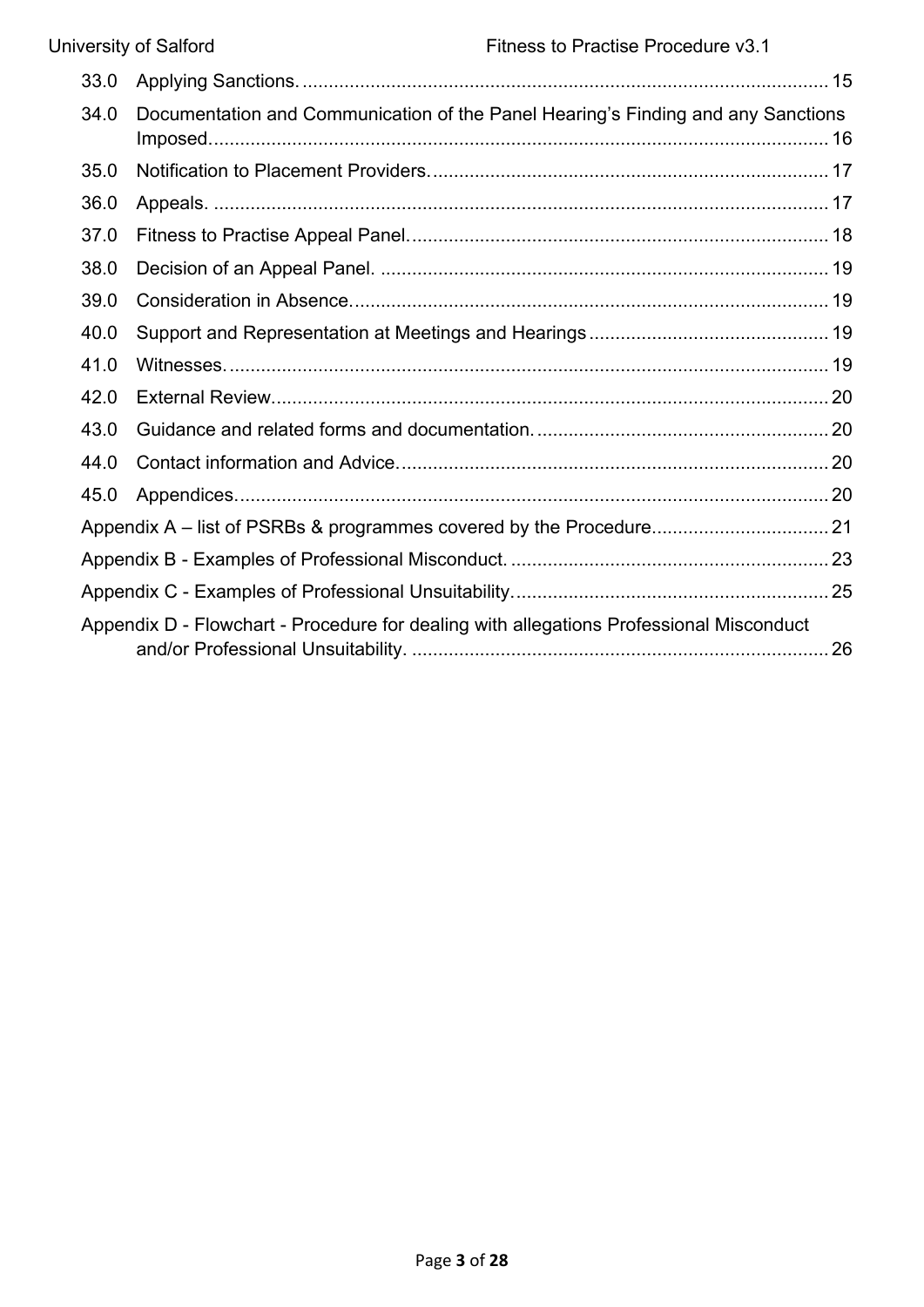# <span id="page-3-0"></span>**FITNESS TO PRACTISE POLICY STATEMENT**

#### **1.0 Purpose.**

<span id="page-3-1"></span>The University of Salford's Fitness to Practise (FtP) Procedure is designed to allow the University to consider concerns raised in relation to the fitness to practise (professional misconduct and/or professional unsuitability) of students whose professions are regulated by Professional, Statutory and Regulatory Bodies (PSRBs). The relevant PSRBs and associated programmes are listed in Appendix A.

The Procedure is required as a safeguard for public protection and public safety and is informed by the obligation on practitioners to comply with those regulatory bodies' professional codes of practice and standards.

The Procedure will be applied in instances where consideration needs to be given not only to the student's status as a student of the University, but also to their status on the specific programme of study leading to membership of, or potential entry to, their chosen profession.

The supporting guidance to this Procedure indicates what types of activity or behaviour constitute professional misconduct and/or professional unsuitability. The Procedure and supporting guidance set out the processes which will be followed in dealing with concerns, and the sanctions which may be applied in cases where allegations are established.

The Procedure sets out reasonable timescales which the University will strive to meet, having due regard to the spirit of natural justice.

The University's Student Disciplinary Procedure (SDP) and Academic Misconduct Procedure (AMP) apply across the whole University, where consideration needs to be given only to the student's status as a student of the University. Where concerns are raised in relation to disciplinary matters involving a student on a programme covered by this Procedure, the case may be considered under the FtP Procedure and provision is made to allow this, including allowing the application of disciplinary sanctions. Concerns about academic misconduct will first be considered under the AMP. Once this process is completed, should concerns about the student's fitness to practise remain, then that matter may be referred to the FtP Procedure. The documentation and the outcome of the AMP hearing may be included as part of the case. In case of doubt as to which Procedure to follow, the Dean of School (or nominee) shall determine which procedure applies.

To avoid 'double jeopardy' a single issue or case against a student may not be considered through the formal stages of more than one Procedure. For instance, academic misconduct concerns will only be considered under AMP, it is then the related fitness to practise concerns which would be considered under FtP, not the specific academic misconduct.

# **2.0 Scope.**

<span id="page-3-2"></span>This Procedure applies to students registered at the University of Salford whose professions are regulated by relevant PSRBs, as identified in Appendix A.

This Procedure does not apply to students registered at collaborative partner institutions unless specified in the collaborative partnership agreement.

This Procedure does not cover concerns arising after a student has left the University.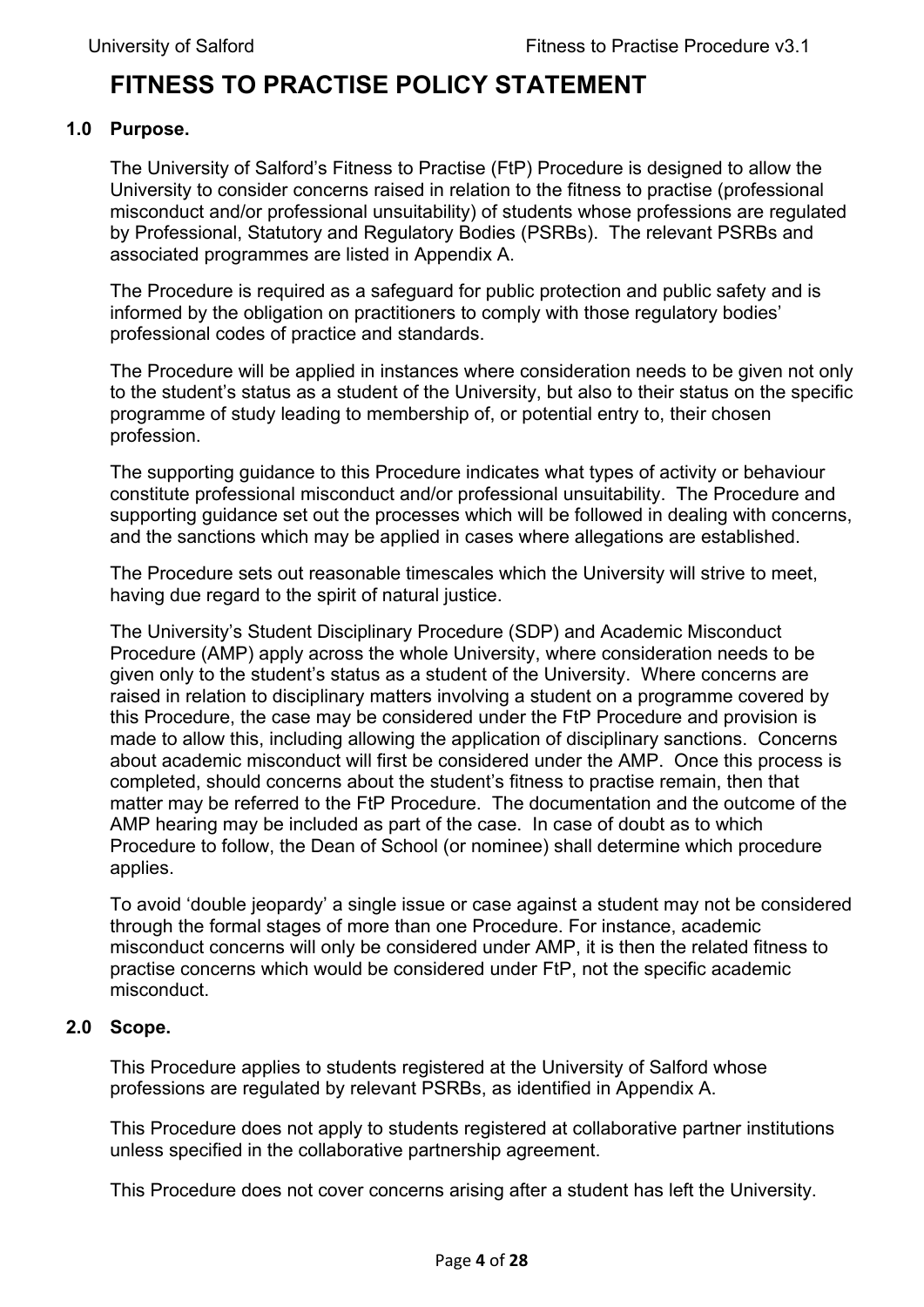The Procedure is not a means for third parties to seek resolution to disputes. The University invokes the Procedure to deal with concerns about the fitness to practise of its students and not criminal offences or civil offences. However, actions that result in criminal or civil actions outside the University may also result in action under the Procedure. The Procedure does not, and cannot, seek to replace criminal or civil legal proceedings, nor those of PSRBs, which may also be pursued.

The University may take action against a student, even if the person who raised concerns does not wish the matter to be taken further.

Disclosure of the progress and outcome of a case will only ever be shared with third parties (including students or members of staff who raise concerns) where there are legitimate grounds to do so.

Where the student is already a registrant the relevant PSRB will normally be informed where there is a finding that there is a concern about a student's fitness to practise. In certain circumstances, such as where someone is employed in the NHS, the University may be required to inform employers of outcomes.

Outcomes may be included in references (see sections 15.0 and 33.6).

Where a student is also a member of staff, guidance will be sought from Human Resources Division and QEO as to how any allegation might be considered.

# **3.0 Fitness to Practise and Professional, Statutory and Regulatory Bodies (PSRBs).**

<span id="page-4-0"></span>PSRBs require students pursuing programmes leading to, or enhancing, registration as a practitioner to be fit to practise at the point of registration. Some PSRBs require students seeking to enter the profession to comply fully with their professional codes of practice and standards. This means having the knowledge, skills, attitudes, good health and good character to carry out the duties of a registered practitioner safely and effectively.

PSRBs provide guidance on professional requirements for students and students are directed to the relevant professional codes of practice and standards as part of their programme.

# **4.0 Professional, Statutory and Regulatory Bodies (PSRBs) 'Sign-Off'.**

<span id="page-4-1"></span>Some Professional, Statutory and Regulatory Bodies (for example the Nursing and Midwifery Council (NMC)) require a Registrant from that body, who is also a senior member of academic staff within the discipline area, to 'sign-off' each student as being professionally suitable before the candidate will be allowed to register. Whilst any case considered through this Procedure may inform this, the decision is for the Registrant as required by the PSRB. The 'sign-off' is not subject to appeal or review through the University.

# **5.0 Professional Misconduct.**

<span id="page-4-2"></span>Professional misconduct includes any conduct or behaviour that would bring the profession into disrepute or that puts the proper operation of practice and/or public safety and/or confidence at risk.

# **6.0 Professional Unsuitability.**

<span id="page-4-3"></span>Sometimes, even where professional misconduct is not involved, concerns may arise that a student is unsuitable for the profession which they want to enter.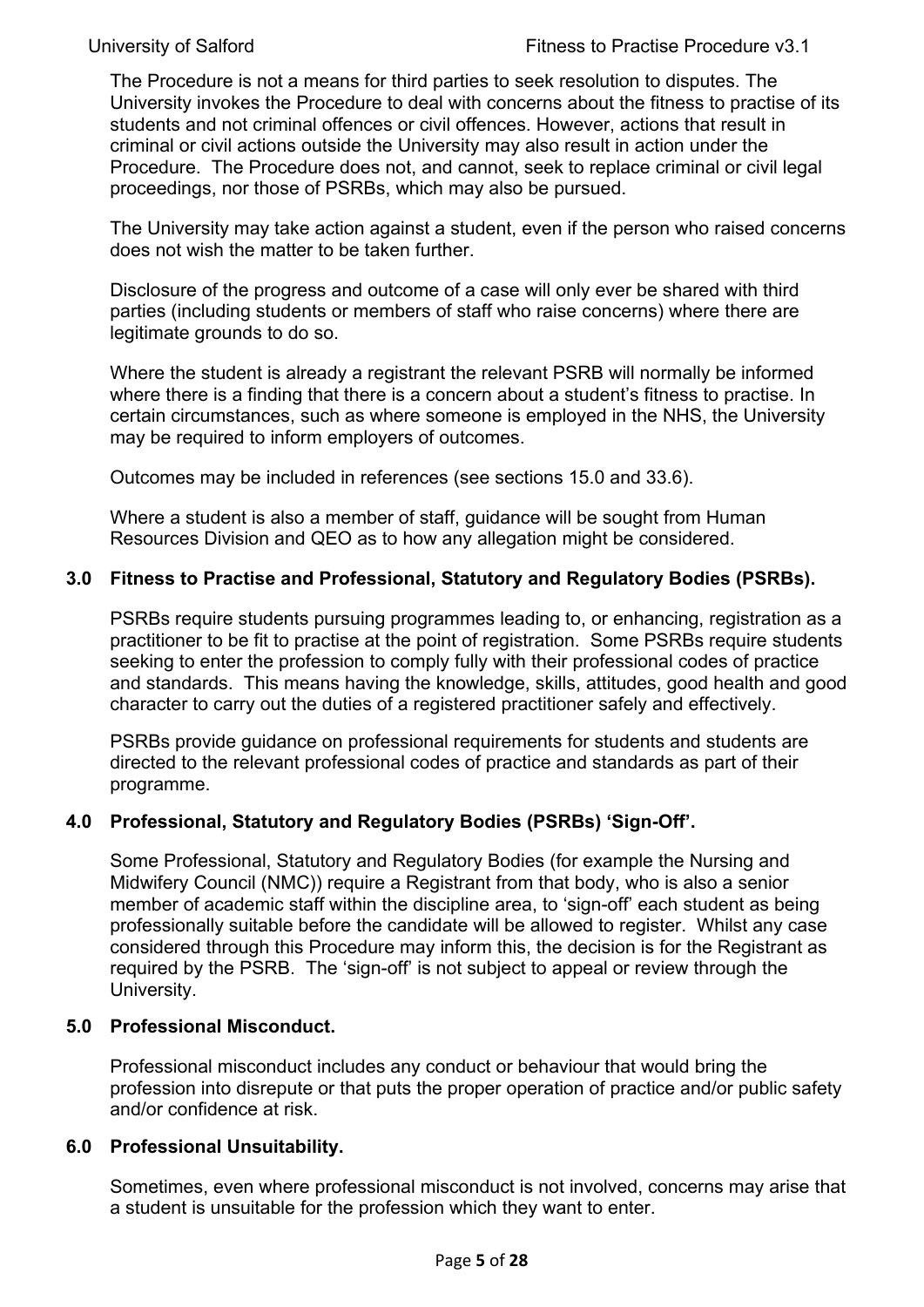The issues of concern may be resolved by appropriate support and guidance, by failure of one or more components of assessment of the programme or by withdrawal from the programme by the student. If the professional unsuitability is considered to be of a temporary nature, an interruption of study may be an appropriate course of action (for example, due to illness). Where this is not possible the matters may be considered under this procedure.

Information submitted under other University Procedures (for example, the Personal Mitigating Circumstances Procedure) may be used by the School or the student as evidence in the context of an allegation of professional unsuitability.

A decision about professional unsuitability shall take into account a student's level of study and how far they are from independent practise.

A decision relating to professional suitability can only be taken on the suitability of the student at the point of the decision, not about what might be a person's professional suitability in the future. Such decisions are made either at the School hearing (section 28.0) or the Fitness to Practise Panel hearing (section 29.0).

# <span id="page-5-0"></span>**7.0 Criminal and Civil Proceedings**

Where the concerns relate to allegations about fitness to practise that are also criminal offences, or subject to civil proceedings, then action under the Procedure may be deferred until such a time as is appropriate to proceed. This will normally be following conversations with the external body (for example, the Police) to ensure University actions do not adversely interfere with their processes.

The University may rely upon any finding of guilt or liability made against the student in any criminal and/or civil proceedings for the purposes of acting against the student in relation to their fitness to practise under this Procedure, but only if, and to the extent that, the finding relates to specific concerns under the Procedure.

Where a student has been sentenced by a criminal court in respect of their misconduct, the sentence imposed shall be taken into consideration when determining any sanction for professional misconduct under this Procedure.

#### **8.0 Support, Training and Education.**

<span id="page-5-1"></span>The University, as an educational institution, is committed to providing appropriate support, training and education about professional practise to students. Information on relevant codes and standards, along with the ways in which students are expected to meet them must be integrated into relevant programmes.

Programme teams must also ensure that students are provided with information about requirements upon them and about this Procedure.

#### <span id="page-5-2"></span>**9.0 Standard and Burden of Proof.**

The burden is on the University to demonstrate and evidence allegations of professional misconduct and/or professional unsuitability.

In deciding whether professional misconduct and/or professional unsuitability have been demonstrated, the standard of proof shall be 'the balance of probabilities', that is on the evidence available, professional misconduct/professional unsuitability is more likely than not.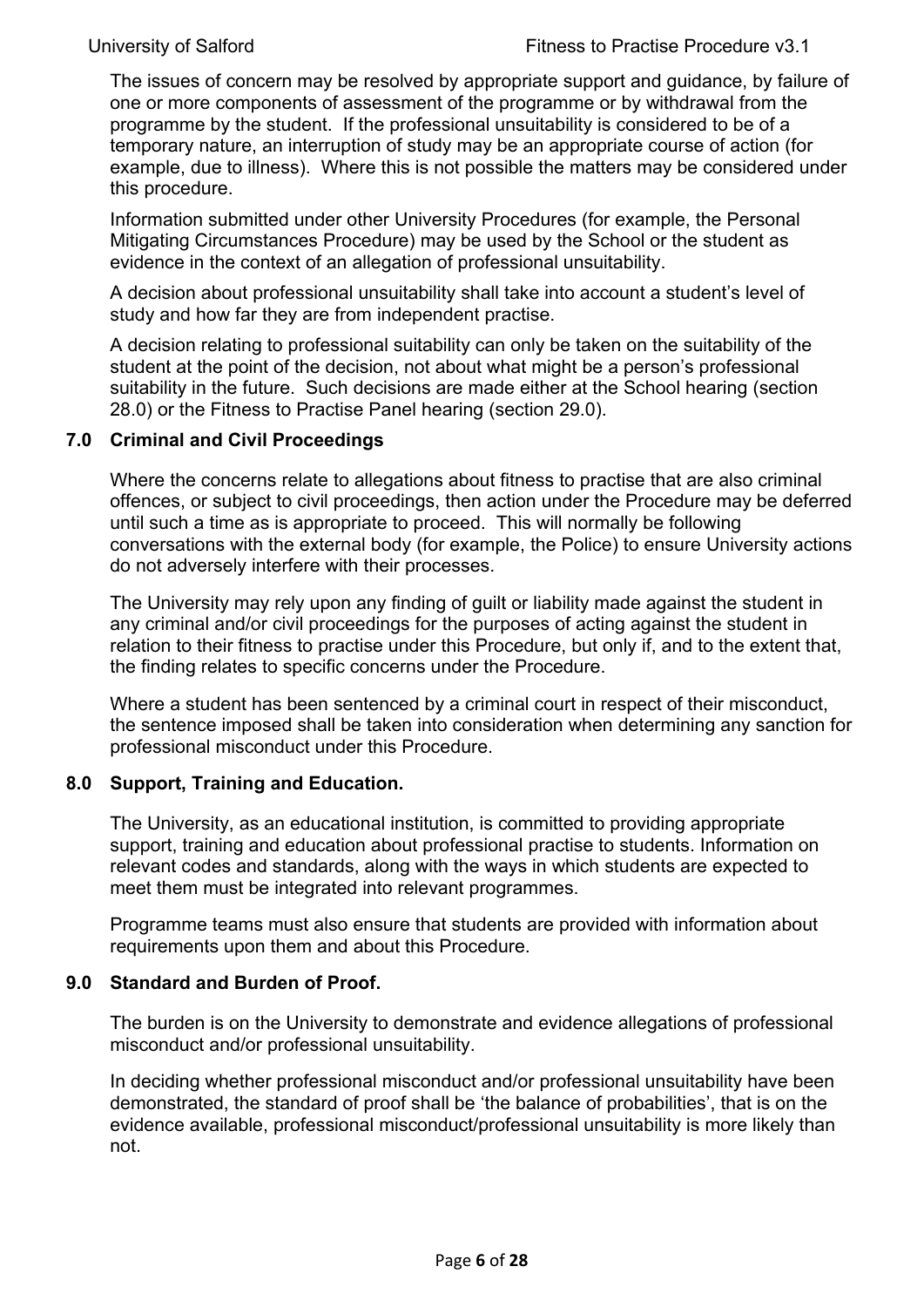# <span id="page-6-0"></span>**10.0 Cases Referred Under the Academic Misconduct Procedure.**

Cases maybe referred following consideration under the Academic Misconduct Procedure. The FtP hearing will be asked to consider whether or not the academic misconduct and the context in which it occurred constituted professional misconduct and/or professional unsuitability.

#### <span id="page-6-1"></span>**11.0 Certification and Award.**

A student may not be granted an award, obtain certification of an award or attend a graduation ceremony whilst a matter of alleged professional misconduct and/or professional unsuitability is still in the process of being dealt with under the Procedure.

# **12.0 Exceptional Circumstances (Ill Health or other Mitigating Circumstances).**

<span id="page-6-2"></span>Exceptional circumstances may arise, such as a significant illness, which, if evidenced by the student would permit suspension or termination of Fitness to Practise proceedings. Appropriate evidence to support such circumstances must be provided (for example, a letter from a doctor or other medical practitioner). It may be made a condition of suspension or termination of the proceedings that the student seeks and engages with appropriate support and/or treatment. If evidence supplied does not support suspension or termination of proceedings, the case may be considered in the absence of the student if the student decides not to engage. The decision to suspend or terminate the procedure will normally be made by the relevant Dean of School (or nominee).

#### <span id="page-6-3"></span>**13.0 Legal Representation.**

There is no automatic right for a student to have legal representation at meetings and legal representation is only allowed for certain meetings or hearings where the student has been granted permission as set out below in the guidance found in the Fitness to Practise section on the QEO webpages [https://beta.salford.ac.uk/governance-and](https://beta.salford.ac.uk/governance-and-management/student-facing-policies-and-procedures)[management/student-facing-policies-and-procedures.](https://beta.salford.ac.uk/governance-and-management/student-facing-policies-and-procedures)

Legal Representation will not normally be approved for meetings held as part of an investigation nor for School level hearings.

#### <span id="page-6-4"></span>**14.0 Audio Recording.**

The audio recording of formal meetings and hearings held under this Procedure is prohibited, subject to such reasonable adjustment as may be agreed by the University where required under the Equality Act 2010.

#### <span id="page-6-5"></span>**15.0 References.**

Findings and sanctions imposed may be referred to in references which are requested for students. Normally this would only be for the most severe of sanctions, for example where the University suspends a student, removes them from a programme, or expels them from the University. However, where references are for employment, education, training or other activities which could involve contact with vulnerable people, then reference to any finding under the Procedure may be included.

#### <span id="page-6-6"></span>**16.0 Referral of Concerns Raised and Findings to Disclosure and Barring Service (DBS).**

The University has an obligation to report serous concerns to the Disclosure and Barring Service (DBS), this may include allegations which the University has become aware of, but no formal hearing has considered, as well as where a formal decision has been made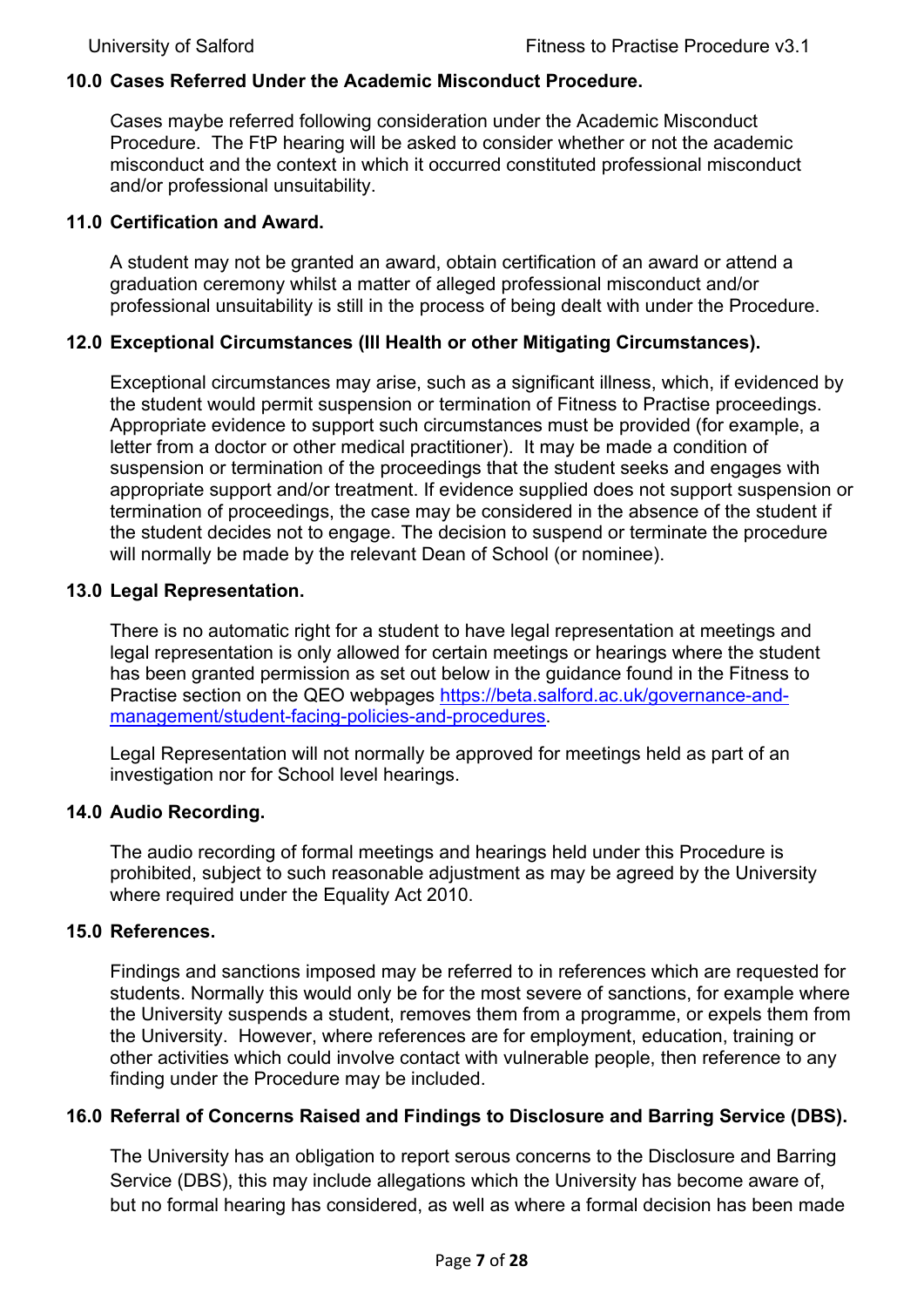through a University procedure. Such a referral to DBS may take place at any point during the consideration of a case under the Procedure.

#### <span id="page-7-0"></span>**17.0 Notification to Students Registering on Programmes.**

Schools must ensure that notification regarding the requirements of the Procedure is made available in advance to all applicants considering applying to programmes covered by this Procedure.

#### <span id="page-7-1"></span>**18.0 Communication during the Procedure.**

Communication to students will be sent to the student's official University email account (unless this account has been deactivated by the University). Where practicable details of formal decisions, such as an outcome letter following a Panel hearing or a Completion of Procedures letter, will, in addition, normally be sent the student's address as recorded in the Student Information System.

Given the confidential nature of the material, the University will not normally send communication associated with the Fitness to Practise Procedure to a personal email account.

#### <span id="page-7-2"></span>**19.0 Data Protection.**

All processing of personal data is undertaken in accordance with the General Data Protection Regulation (GDPR) 2018.

Where an allegation relates to possible criminal activity, the University may share information with Greater Manchester Police as set out in the relevant information sharing agreement, and with other external agencies where formal approved requested are received.

A student who is subject to conditions pending a hearing where the allegation relates to violence, aggression or other matters of direct interest to the Students' Union shall be reported to QEO and to the Chief Executive of the Students' Union. They may also be reported to other areas within the University (for example Security, the Library, the Chaplaincy) depending on the circumstances.

A student who is subject to the sanction of suspension or expulsion shall be reported to the Chief Executive of the Students' Union and Student Experience and Support. They may also be reported to other areas within the University (for example Security, the Library, the Chaplaincy) depending on the circumstances.

#### <span id="page-7-3"></span>**20.0 Implications for international students.**

A student studying on a Tier 4 visa who is to be subject to condition pending a hearing or who will be subject to the sanction of suspension, removal from the programme or expulsion shall be reported to the University's Home Office Compliance Team for further advice and guidance on the implications for their immigration status and leave to remain in the UK. Once this has been considered, and if the decision is maintained, the Home Office Compliance will report this, as appropriate, to the Home Office (UK Visas & Immigration).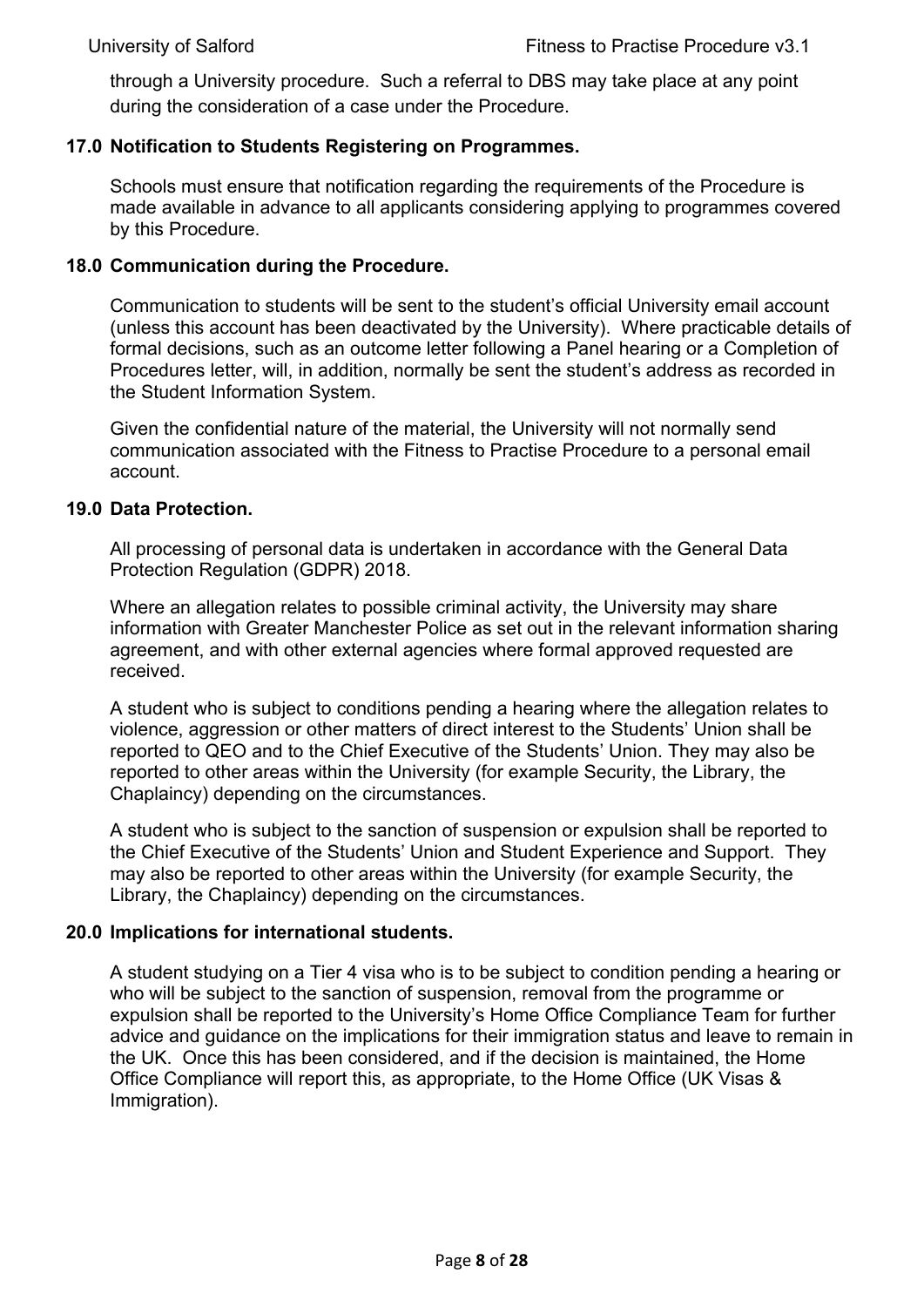# <span id="page-8-0"></span>**FITNESS TO PRACTISE PROCEDURE**

#### <span id="page-8-1"></span>**21.0 Concerns about a Student's Fitness to Practise.**

21.1 Initiation of this Procedure may arise as a result of concerns raised regarding a student's conduct or behaviour; these concerns may be raised by members of the University, staff or other students, placement staff or members of the public. Fitness to Practise concerns may relate to concerns about professional misconduct and/or professional unsuitability.

#### <span id="page-8-2"></span>**22.0 Concerns which are also subject to a Criminal investigation, Court Hearing or which are subject to Civil Proceedings, including Proceedings by a Relevant Professional, Statutory and Regulatory Body (PSRB).**

- 22.1 The Dean of School (or nominee) may at any stage defer (either completely or partially) taking action under this Procedure in relation to an allegation of professional misconduct until the Police action, criminal proceedings and/or civil proceedings against the student have been concluded.
- 22.2 The Dean of School (or nominee) will notify the student in writing when a decision has been taken to defer action.

#### <span id="page-8-3"></span>**23.0 Action pending a hearing.**

- 23.1 A student who is subject to consideration under the Procedure may be subject to specific Dean of Students or nominee pending a hearing and, if applicable, any subsequent appeal.
- 23.2 When imposing any requirements under this section the member of staff making the decision should do so on the basis of risk to other students, staff, or the University or other identified people and/or organisations (such as related to a placement or field trip). Advice on making a risk assessment can be obtained from the Student Experience and Support (SES) and QEO.
- 23.3 Action pending a hearing is a neutral act in the context of the eventual determination of whether an allegation is found to be proven or not proven. Its purpose may be, for example,
	- to ensure that potential witnesses or other evidence are not subject to interference;
	- to avoid any repetition of the circumstances which led to an allegation;
	- to ensure the safety and wellbeing of the University community, including the student against whom an allegation has been made.
- 23.4 Written reasons for the decision to suspend shall be recorded by the Dean and sent to the student, copied to QEO.
- 23.5 Action pending a hearing may include a range of actions, including
	- whole or partial prohibition from entering all or specific University premises,
	- prohibition on approaching, contacting (in person, by telephone, email or other means), or having cause for a third party to approach or contact named individuals,
	- prohibition from participating in University activities, including exercising their functions or duties of any office or committee membership in the University,
	- withdraw of the student's access to IT facilities.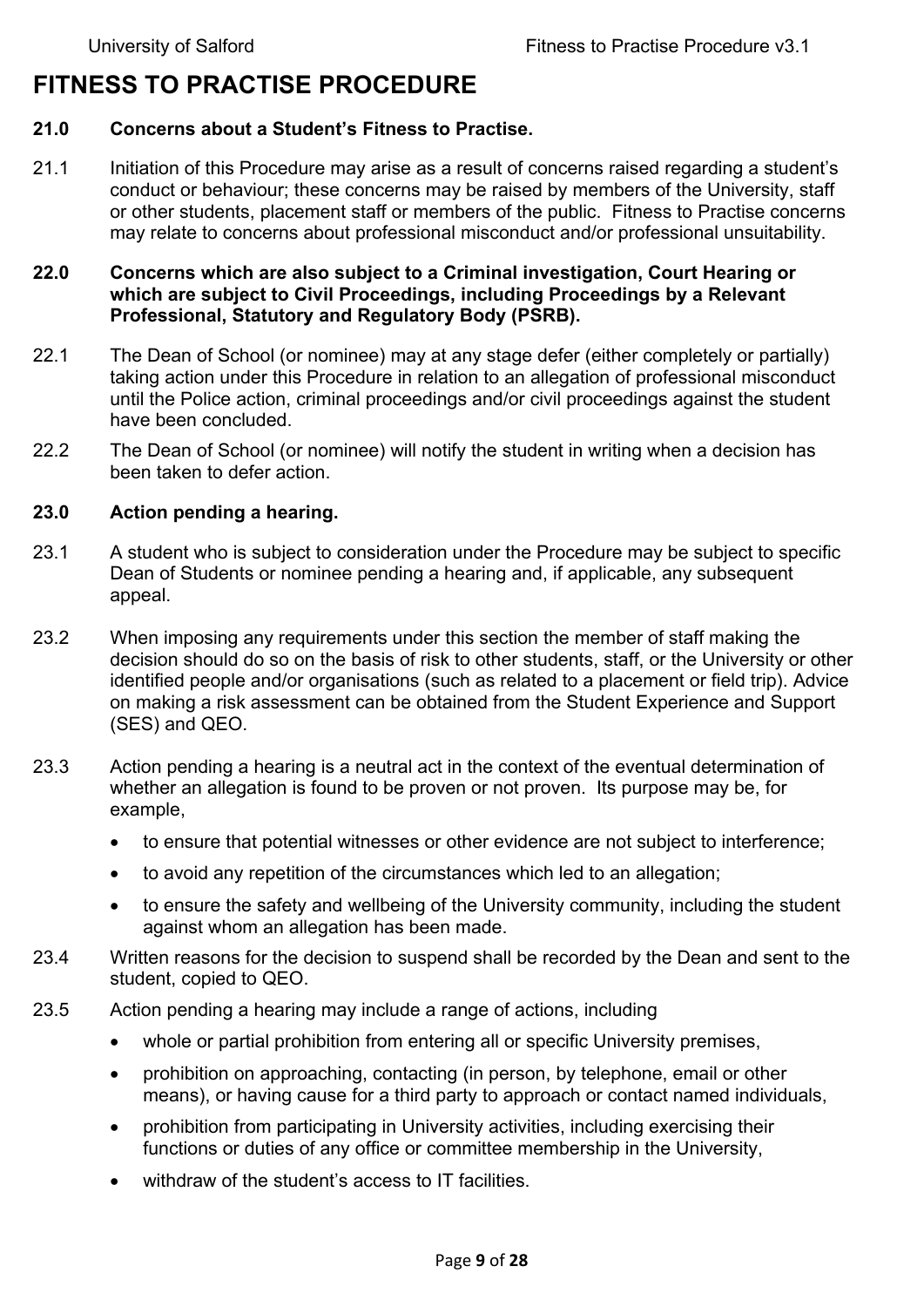- 23.6 Action pending may be subject to further qualification, such as permission to take an examination or submit assignments.
- 23.7 The terms of the action shall be notified in writing to the student.
- 23.8 The Dean of School (or nominee) must ensure, where cases involve Police action, criminal proceedings and/or civil proceedings against a student of the University, that QEO is informed at the earliest opportunity.
- 23.9 In cases where the allegation involves the most serious misconduct (for example sexual violence), QEO will arrange for an appropriate member of staff to be identified to act as a key contact for the student under investigation (normally a member of staff from the School) and, where an alleged victim is a student of the University, to support the alleged victim (normally a member of staff from Student Experience and Support).
- 23.10 The University may report any suspected criminal offence to the Police. In doing this the University will take into consideration the wishes of the person reporting the alleged offence.
- 23.11 The University may rely upon any finding of guilt or liability made against the student in any criminal and/or civil proceedings for the purposes of acting against the student under this Procedure but only if, and to the extent that, the finding relates to the fitness to practise concerns.
- 23.12 Where a student has been sentenced by a criminal court in respect of their misconduct, the sentence imposed shall be taken into consideration when determining any sanction for professional misconduct under this Procedure.

# <span id="page-9-0"></span>**24.0 Initial Referral.**

- 24.1 Allegations of professional misconduct and/or professional unsuitability against a student are referred to the Dean of School (or nominee).
- 24.2 The student will be advised in writing, normally within 5 working days of the referral to the Dean of School (or nominee), of the following:
	- A clear summary of the concerns raised, in addition to a brief explanation and relevant/reports (if available) to support the concerns will be provided;
	- The decision of the Dean of School (or nominee) as to whether the concerns will be considered under the preliminary or the formal stage of the Procedure;
	- If a decision has been taken to impose any action on the student pending a hearing a rationale for the suspension will be provided in relation to the specific allegations and any terms and conditions associated with the suspension and details of the suspension review process.
- 24.3 The Dean of School (or nominee) may also consider referral to the Fitness to Study Procedure.

# <span id="page-9-1"></span>**25.0 Preliminary Stage – Education, Training and Support.**

- 25.1 Where the Dean of School (or nominee) considers that the allegations can be dealt with through education, training and support, the student will be invited to attend a meeting with the Dean of School (or nominee) to discuss the allegations. Following discussion, the Dean of School (or nominee) may decide on one of the following courses of action:
	- provide the student with the opportunity to seek further guidance on the appropriate professional code of conduct and standards, this may be in the form of one-to-one sessions, group sessions, directed reading or through online material;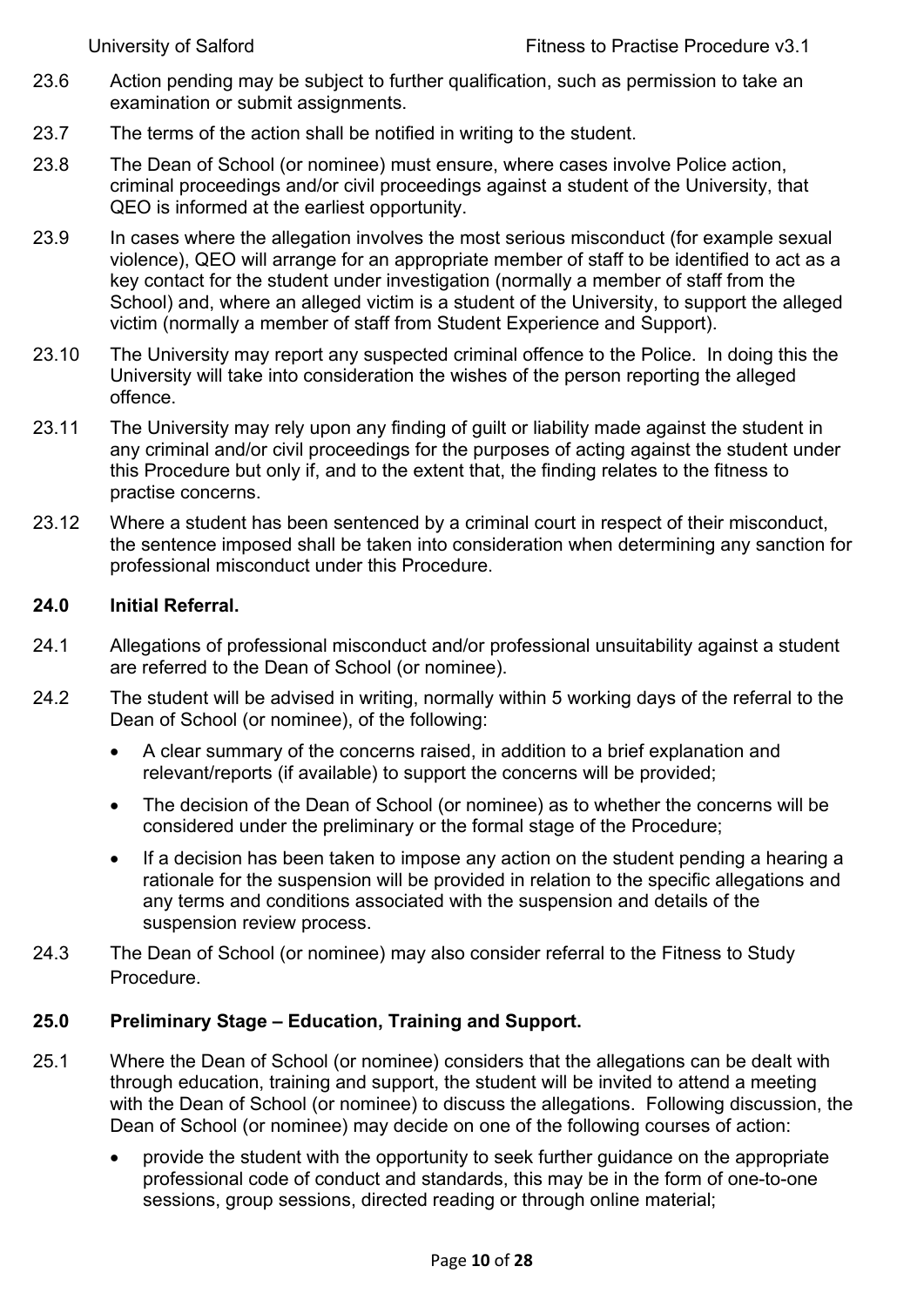- ask the student to complete further work to demonstrate their engagement with, and understanding of, the appropriate professional code of conduct and standards. This may take the form of a reflective piece of work (written, practical or oral), action planning or other such work. Clear timescales and guidance as to the size and nature of the work shall be set and information should be given about where the student shall access guidance and who would be responsible for signing off the work as complete and satisfactory.
- 25.2 Should a student fail to complete either of the above actions or, having completed them, fail to meet the required standards, the Dean of School (or nominee), may refer the case to the formal stage for further consideration.

# <span id="page-10-0"></span>**26.0 Formal Stage.**

- 26.1 The Dean of School (or nominee) shall initiate the formal stage where:
	- the matter has not been resolved by the course of action under the Preliminary stage;
	- the original allegation was sufficiently serious, or;
	- further concerns regarding professional conduct or professional unsuitability have arisen following the matter being dealt with at the preliminary stage.
- 26.2 The Dean of School (or nominee), normally within 5 working days of the matter being notified to them, shall advise the student in writing:
	- a clear summary of the allegation(s) made and that the matter is being considered under the Formal Stage of the Fitness to Practise Procedure;
	- that the Dean of School (or nominee) will appoint an investigator to gather information and report back to the Dean of School (or nominee);
	- that, on receipt of the report, the Dean of School (or nominee) will decide and notify the student if and how the matter will progress further;
	- of their right to be accompanied by a supporter or be represented;
	- where the matter will be referred to the Disclosure and Barring Service (DBS) at this point.
- 26.3 Where a decision has been taken to require a student to meet specific requirements, or where a student is fully or partially suspended pending a hearing (action pending a hearing), a rationale for the action will be provided in relation to the specific allegations and any terms and conditions associated with the suspension and details of the suspension review process.

# <span id="page-10-1"></span>**27.0 Formal Stage – Investigation.**

- 27.1 The Dean of School (or nominee) shall, normally within 5 working days of the referral to the formal stage being notified to the student, appoint an Investigator. The Investigator shall normally be a member of academic staff from the same School as the student who has had no involvement in the circumstances which led to the Procedure being invoked.
- 27.2 The investigation shall be progressed and concluded as soon as is reasonably practicable and the Investigator shall make every effort to report to the Dean of School (or nominee) within 30 working days of the Investigator's appointment. However, where extensive interviews are required and where they involve staff outside the University, this may extend the timescale of the investigation. The student must be informed of any significant delays. Notification of any delay shall be copied to the Dean of School (or nominee).
- 27.3 The Investigator will initiate an interview with the student, to be held as soon as possible.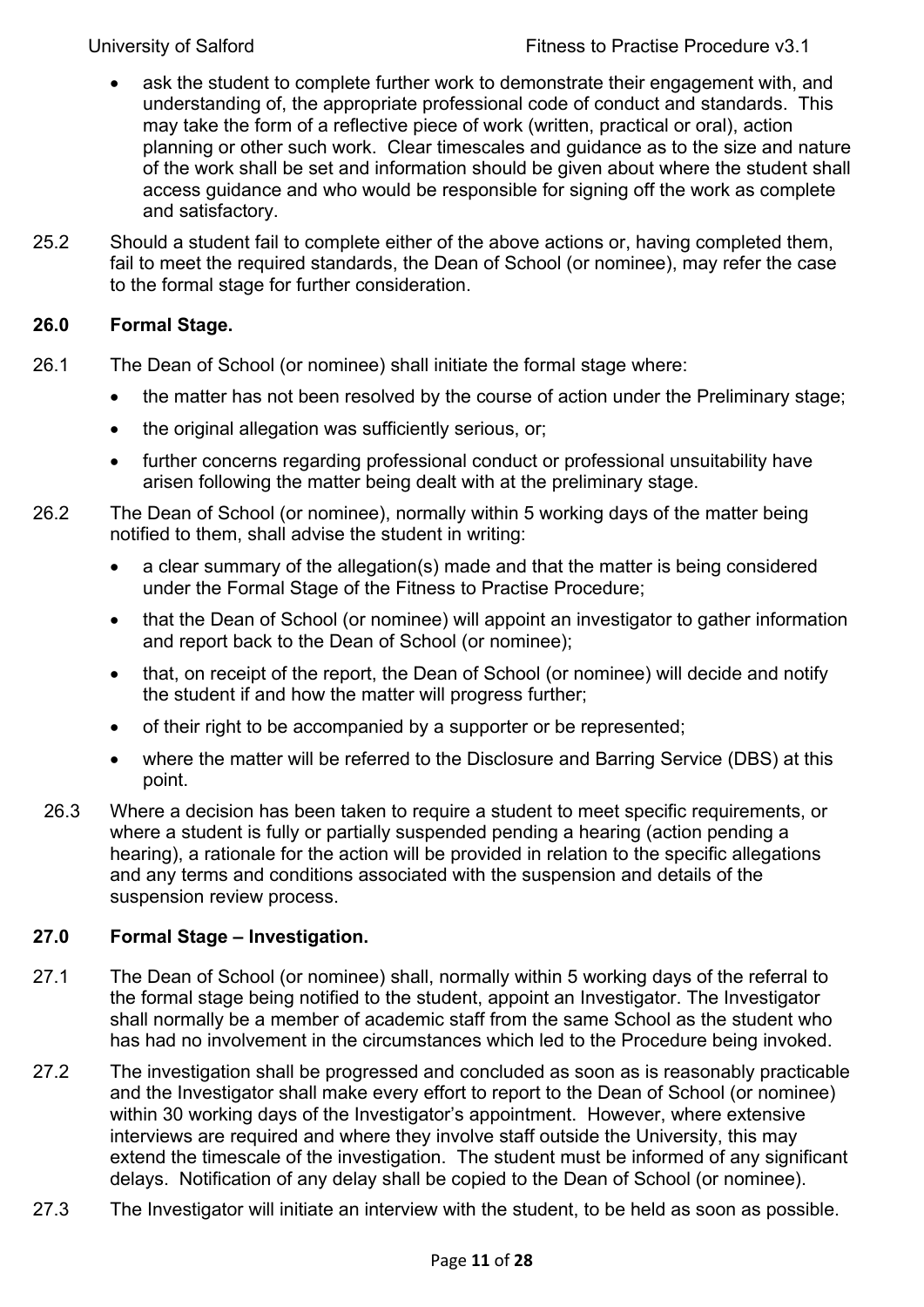- 27.4 If the student, without good cause, fails to cooperate with the process at the investigation stage, the University may continue the process without the student's input. Failure to engage may be reported and considered at later stages of the Procedure.
- 27.5 Following the interview with the student, at which the allegations and any evidence available which supports the allegations, as circulated in advance to the student, will be made clear to the student if required, the Investigator shall, where possible, interview others who might be able to assist the investigation, for example, but not limited to, placement staff, witnesses to events, personal tutors, fellow students, the Police and relevant professional practitioners. Where substantive new evidence comes to light, an investigator may, at their discretion, provide the student with an update on new evidence and even offer the opportunity for further discussion of such new evidence.
- 27.6 Interviews may be conducted face to face, via telephone, email or any other appropriate means. Interviews and further discussions with the student about whom the concerns are raised will preferably be completed in person, or via video conference, should this not be practicable then the Investigator is asked to record the reasons for this.
- 27.7 The Investigator shall keep a note of each interview and append the notes to their report for transparency. The interviewee would normally be offered the opportunity to comment on the notes, should there be disagreement about the version, both viewpoints shall be included in the final report.
- 27.8 When the investigation is complete, the Investigator shall prepare a report using the [University template.](https://testlivesalfordac.sharepoint.com/sites/QEO/SitePages/StudentFacingPolicies.aspx) This shall be presented to the Dean of School (or nominee).
- 27.9 Where considered appropriate the Investigator may include a commentary, which may address whether there is evidence to support:
	- that the allegations appear to be substantiated in whole or in part;
	- that there is a need to refer the student for a medical assessment or to refer to the Wellbeing Team and/or Occupational Health;
	- named individuals to be considered as witnesses should a case be referred to a formal hearing.

# <span id="page-11-0"></span>**28.0 Formal Stage – Dean of School Review of Investigation**

- 28.1 The Dean of School (or nominee) will review the Investigator's findings (report and appendices).
- 28.2 Where no further action is to be taken, the Dean of School (or nominee) shall normally, within 5 working days of receipt of the report, write to the student, copied to QEO, informing the student of the outcome of the investigation and confirming that no further action will be taken in relation to this matter.
- 28.3 Where further action is to be taken the Dean of School (or nominee) shall take one of the following actions:
	- refer the case for further consideration at a School Hearing;
	- refer the case for further consideration by a Fitness to Practise Panel;
	- refer the student to the Wellbeing Team and/or Occupational Health;
	- whether to refer the matter to the Disclosure and Barring Service (DBS) at this point.
- 28.4 Where there is a referral to the Wellbeing Team and/or Occupational Health, the Dean of School (or nominee) will confirm this in writing to the student setting an appropriate deadline for the completion of this referral. Following receipt of the outcome from such a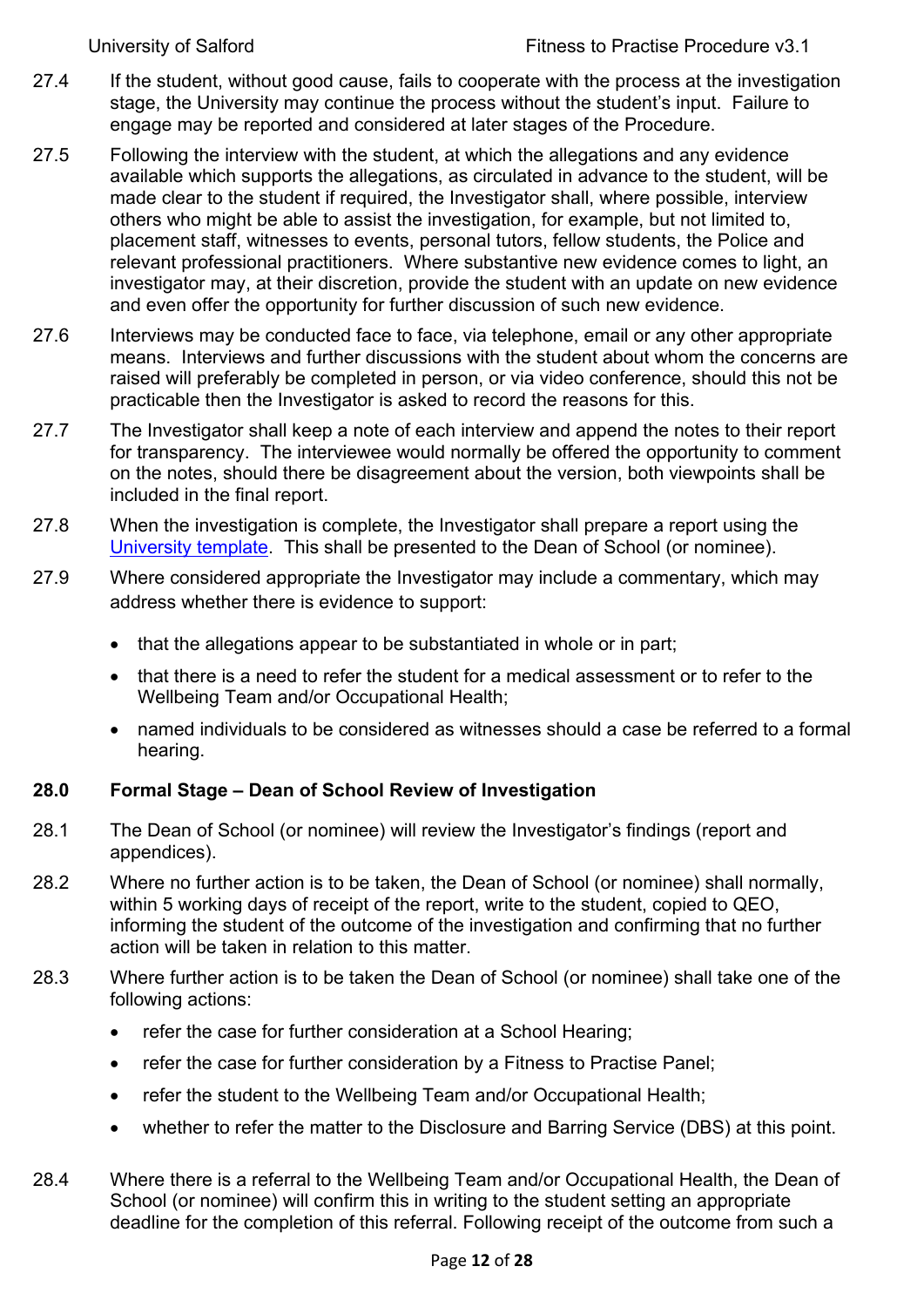referral, the Dean of School (or nominee) will review the case again and decide whether further action under the Procedure is required. Should the student, without good reason, fail to engage with a referral to the Wellbeing Team and/or Occupational Health then the University may continue the process without the student's input, this failure to engage may be reported and considered at later stages of the Procedure.

28.5 The Dean of School (or nominee)'s response and the full investigation findings (report and appendices) will be submitted to the student and copied to QEO.

#### <span id="page-12-0"></span>**29.0 Formal Stage – School Hearing.**

- 29.1 Where the Dean of School (or nominee) decides the matter is not serious enough to require potential permanent removal of the student from the programme, or expulsion from the University, the case may be considered through a School Hearing.
- 29.2 The Dean of School (or nominee) shall, normally within 10 working days of receipt of the Investigator's report, arrange for the student to meet with them and an officer (normally from the School) who shall act as secretary and keep a record of the meeting. The student will be invited to bring a supporter or a representative to the School Hearing (See additional guidance for procedure for hearings).
- 29.3 The Dean of School (or nominee) shall take one or more of the following actions:
- 29.4 Where the student does not confirm that they understand or admit to the allegations, this will be regarded as the student not admitting the allegations.
- 29.5 Should new information be provided by the student, or their representative, during the School Hearing which the Dean of School (or nominee) believes aggravates the allegations, the case may be referred back to the Investigator.
- 29.6 The student will be sent confirmation of the outcome of the School Hearing in writing within 5 working days of the meeting. This confirmation will include details of the allegations, the key points considered, the decision and any sanction imposed. The confirmation will also include reference to any right to appeal. The confirmation letter will constitute the formal record of the Hearing. The confirmation will be copied to QEO.

#### <span id="page-12-1"></span>**30.0 Formal Stage – Fitness to Practise Panel hearing**.

- 30.1 Where the matter is not admitted by the student, or where it is admitted by the student and the Dean of School (or nominee) considers that the relevant sanction to be applied in the matter may include the four most serious sanctions, g) to j) listed in 32.6, the Dean of School (or nominee) shall refer the matter to a Fitness to Practise Panel (constituted in accordance with the arrangements set out in 32.6. The Dean of School (or nominee) shall at this point identify any witness the School intends to call during the Panel hearing.
- 30.2 QEO shall establish a Fitness to Practise Panel.
- 30.3 The purpose of the Panel is to consider the evidence before it, to ensure due process has been followed and that principles of natural justice are followed. The Panel shall seek to establish the facts of the case, based on the evidence provided, asking questions of all parties as appropriate, and to determine an outcome.
- 30.4 The Dean of School (or nominee) shall normally present the case. Should the Dean of School (or nominee) not be in attendance to present the case, the Panel may choose to continue replacing presentation by the School with reference to the circulated documentation. The Panel must agree and record its reasons for either continuing or not.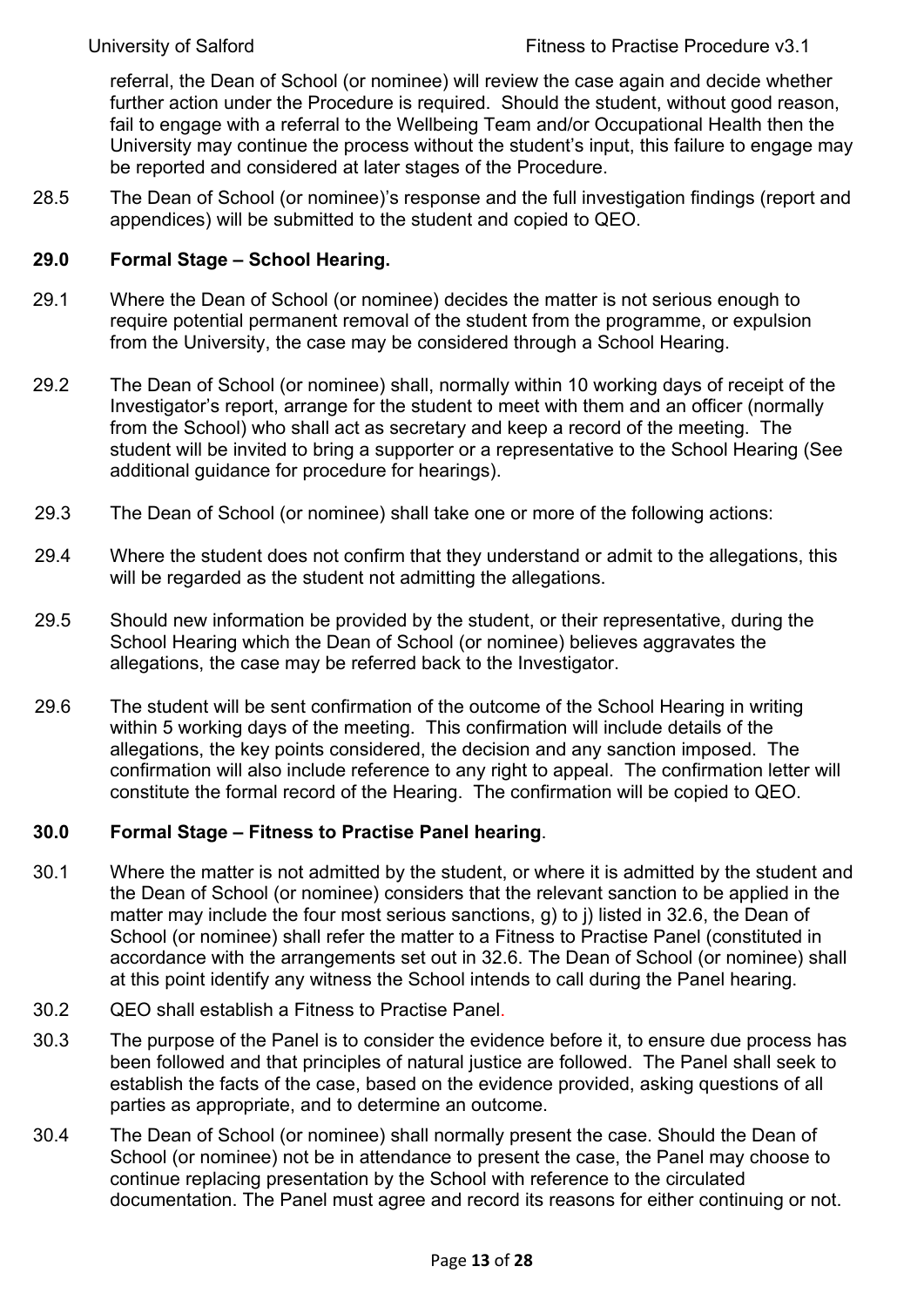- 30.5 The Panel shall comprise:
	- a member of academic staff from outside the student's School who will act as Chair;
	- an external professional practitioner from the profession the student's field of study leads to;
	- a nominee of the University of Salford Students' Union:
	- a member of academic staff from a different discipline area covered by the Fitness to Practise Procedure. Were possible they should be from the same school and from a discipline aligned to that of the student, for example for a case concerning a student on a health and social care programme the member would normally be from a health and social care profession.
- 30.6 The quorum for the Panel hearing shall be three of the four members, the three must include the chair and the external professional practitioner.
- 30.7 An officer, normally from QEO, shall act as Secretary to the Panel hearing and shall keep minutes of the proceedings. The Secretary to the Panel hearing does not constitute a member of the Panel and does not take part in the decision making. The Secretary shall, however, advise the hearing on matters relating to the Procedure and associated guidance.
- 30.8 Where practical, the Investigator shall normally be in attendance, and where required, act as a witness answering questions from the Panel. Non-attendance by the Investigator would not normally be a reason for postponing a hearing.

# <span id="page-13-0"></span>**31.0 Notification and Circulation of Documentation.**

- 31.1 On receipt of the case, QEO shall confirm to the student that the case has been referred to a University level Panel. The student shall be given at least 10 working days' notice of the date and time when the Panel hearing will convene.
- 31.2 QEO shall, as soon as is reasonably possible, and in any event no later than 10 working days prior to the meeting of the Panel hearing, provide the student with a copy of all the documentation included in the Dean of School (or nominee)'s referral to the hearing. That is the same documentation to be submitted to the Panel members.
- 31.3 The student shall have the right to submit written evidence and to call witnesses to the Panel hearing, provided that details of the witnesses (section 40), their statements and or other evidence to be relied upon is given to QEO at least 5 working days before the Hearing.
- 31.4 The student may be accompanied at the hearing by a supporter or a representative. The person accompanying them may speak on the student's behalf. However, the Chair may determine that particular questions require a response directly from the student themselves (see section 39 and supporting guidance for more information on representation).
- 31.5 QEO shall circulate all documentation for the hearing to Panel members 5 working days before the hearing.

# <span id="page-13-1"></span>**32.0 Decision.**

32.1 The Panel shall find a case has been demonstrated only if, on the evidence before it, it is satisfied that a case has been established on the balance of probabilities. If the members of the Panel cannot agree, the verdict of the Panel shall be that of the majority of its members. In the case of a tie, the Chair shall have an additional casting vote.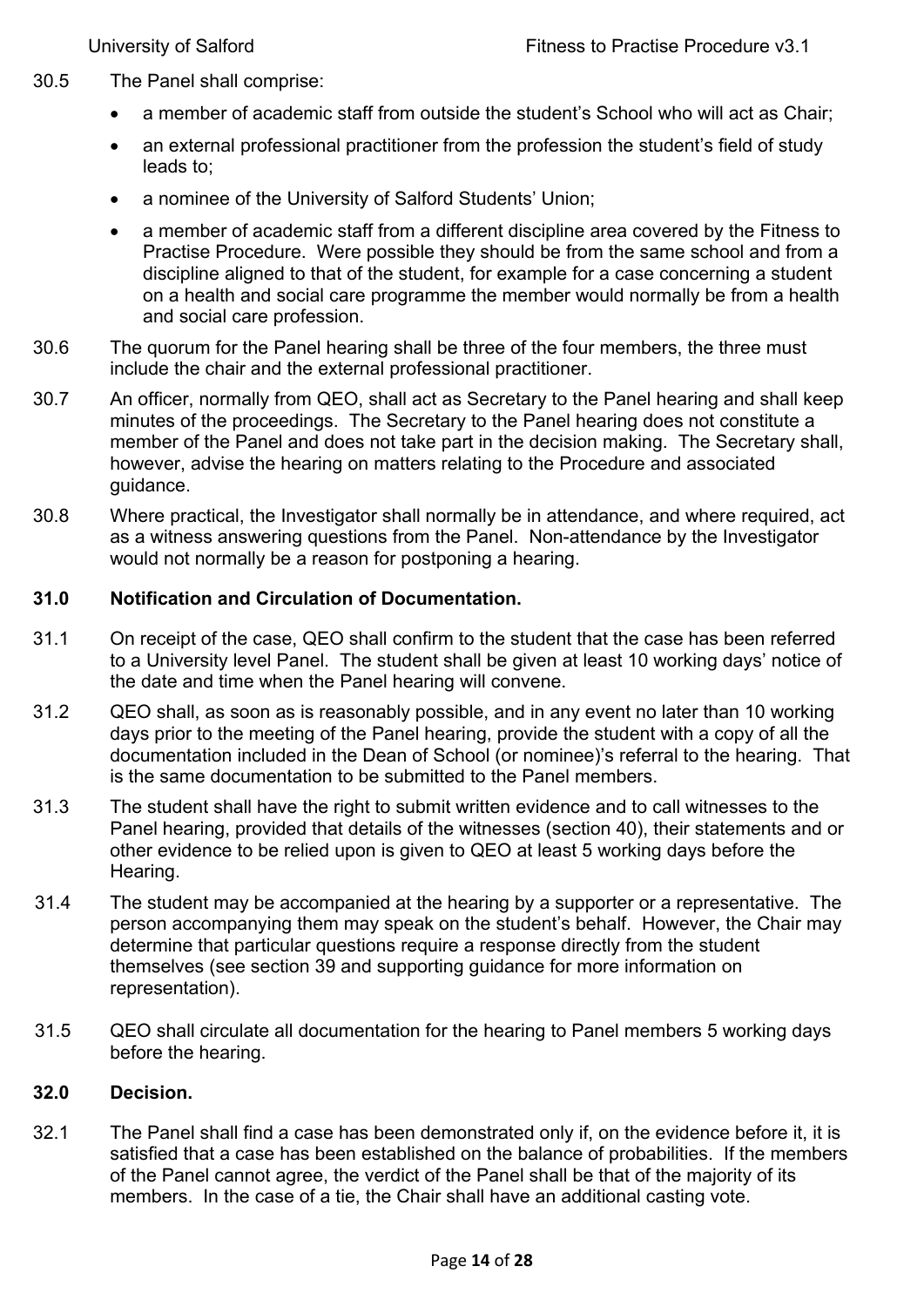- 32.2 When it has considered the case, the Panel shall reach one or more of the following decisions:
	- case dismissed:
	- a finding of professional unsuitability; and/or,
	- a finding of professional misconduct.
- 32.3 The Panel shall set out detailed reasons for its decision(s).

# <span id="page-14-0"></span>**33.0 Applying Sanctions.**

- 33.1 In the case of a finding of professional misconduct and/or professional unsuitability, the Panel, taking account of:
	- the seriousness of the allegation, the circumstances,
	- the level of the student and general personal circumstances of the student;
	- previous findings of guilt under the Academic Misconduct Procedure, the Student Disciplinary Procedure or the Fitness to Practise Procedure as appropriate;
	- whether or not the University, or other parties, have suffered any particular detriment as a result.

shall apply one or more of the sanctions stated in section 32.6

- 33.2 The overriding principle underpinning the determination of sanctions is the protection of the public and that sanctions shall be proportionate to the particular offences. Account shall also be taken of the feasibility of implementing the sanctions where, in the panel's view, this does not jeopardise the protection of the public.
- 33.3 The Panel shall clearly state, where required, the timescale for any sanctions imposed and specify the sign off point to confirm completion (normally the Chair of the Panel advised by Panel members but may also include specific confirmation from others such as professional services, external panel member).
- 33.4 The Panel shall indicate what actions might be taken should a student fail to comply with a specific sanction. For example, referral back to the Chair of the Panel to confirm a predetermined action such as a revised and increased sanction, referral to a further Panel hearing.
- 33.5 The Panel shall specify how the sanction shall be imposed and monitored. Where practicable, this will be by the Panel. However, in some circumstances, this may need to be by the School, a practice partner or a professional service.
- 33.6 The following sanctions can be put in place by the Panel:
	- **a) Written undertaking by the student**, this may include specific actions which shall be clearly specified by the Panel, including dates for completion and the point/process for signoff.
	- **b) Written Warning**. This shall give details of the specific concerns, any improvements required and associated timescales. It shall warn that further action will be taken if there are further instances of concern regarding the student's professional practice. Failure to address concerns, repeat of similar concerns and/or no satisfactory improvement will be referred back to the Procedure, with the likelihood that in any formally confirmed case a more severe sanction will be imposed.

A copy of the Written Warning shall be placed on the student's record and will remain on record until the completion of their studies.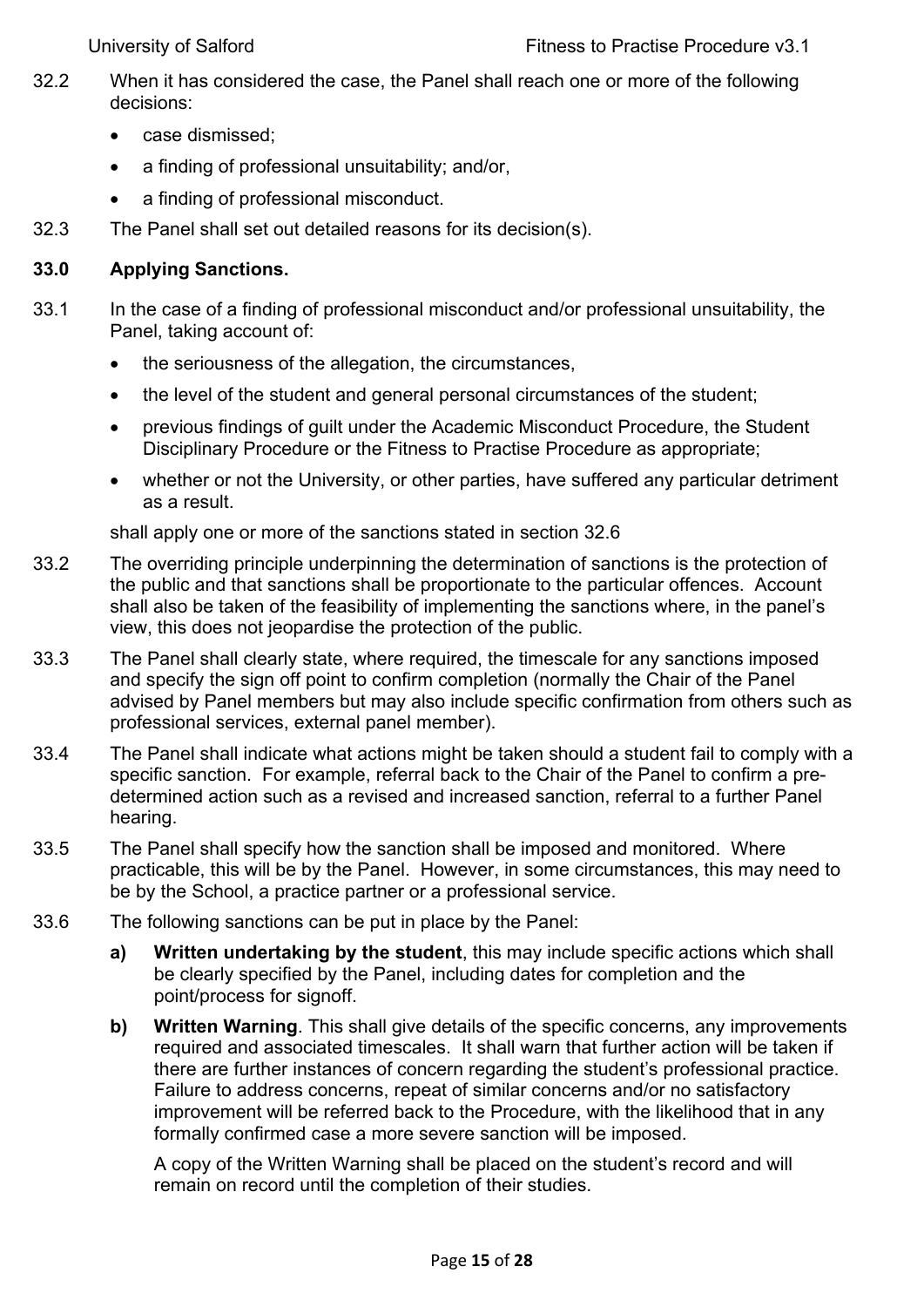- **c) A fine** up to a maximum of £500 (amount subject to periodic review) and/or **Compensation** of a reasonable sum in respect of identified and quantified loss such as for damages to cover full or partial costs.
- **d) An additional period of practice/clinical study**.
- **e) Limited period of suspension** from the University for a fixed period of time, up to a maximum of three months.
- **f) Extended period of suspension** from the University for a fixed period of time, from three months up to a maximum of twelve months.
- **g) Withdrawal of academic credit or award.**
- **h) Permanent removal from the programme**.
- **i) Expulsion** from the University, which means that the student ceases to be a member of the University, has their registration as a student cancelled and loses all rights and privileges of membership. A student expelled from the University would not be permitted to study within the University for a period of at least 10 years. An expelled student shall not attend University campus, nor participate in University of Salford activity.
- 33.7 The Panel may defer a decision on a sanction pending a medical report or health and wellbeing action plan. In doing so a Panel must state the timescale for the completion of any such action.

# <span id="page-15-0"></span>**34.0 Documentation and Communication of the Panel Hearing's Finding and any Sanctions Imposed.**

- 34.1 Wherever possible, the Panel's decision(s), the reasons for that decision(s) and any sanction imposed shall be communicated orally to the student and to the Dean of School (or nominee) after adjourning to consider the evidence.
- 34.2 QEO shall communicate the decision(s), the reason for the decision(s) and the outcome to the student in writing normally, within 5 working days of the hearing. This written communication will advise of the student's right to appeal.
- 34.3 Where the student is a Registrant of a Professional, Statutory and Regulatory Body (PSRB) consideration must be given to referring the individual to the relevant PRSB by the School as a conclusion of this Procedure.
- 34.4 If the student is a pre-registration student, then the student must, as required, notify/selfdeclare this outcome as part of the process involving registration with the relevant professional body.
- 34.5 The decision of the Panel hearing shall take effect and remain in force until such time as it may be changed by an Appeal Panel.
- 34.6 Where appropriate, findings and sanctions imposed may be referred to in references which are requested for students. Normally this would only be for the most severe of sanctions, for example where the University suspends a student, removes them from a programme or expels them from the University. However, where references are for employment, education, training or other activities which may involve contact with vulnerable people, then reference to any finding under the Procedure may be included.
- 34.7 The Secretary will formally notify the Dean of School (or nominee) of the outcome. The School has responsibility for ensure appropriate staff within the school (personal tutors, programme administrators, programme leaders) and in placements (for example practice educators, mentors) are informed as required (for example where a sanction impacts on a student's engagement with a programme, the Programme Leader as a minimum will need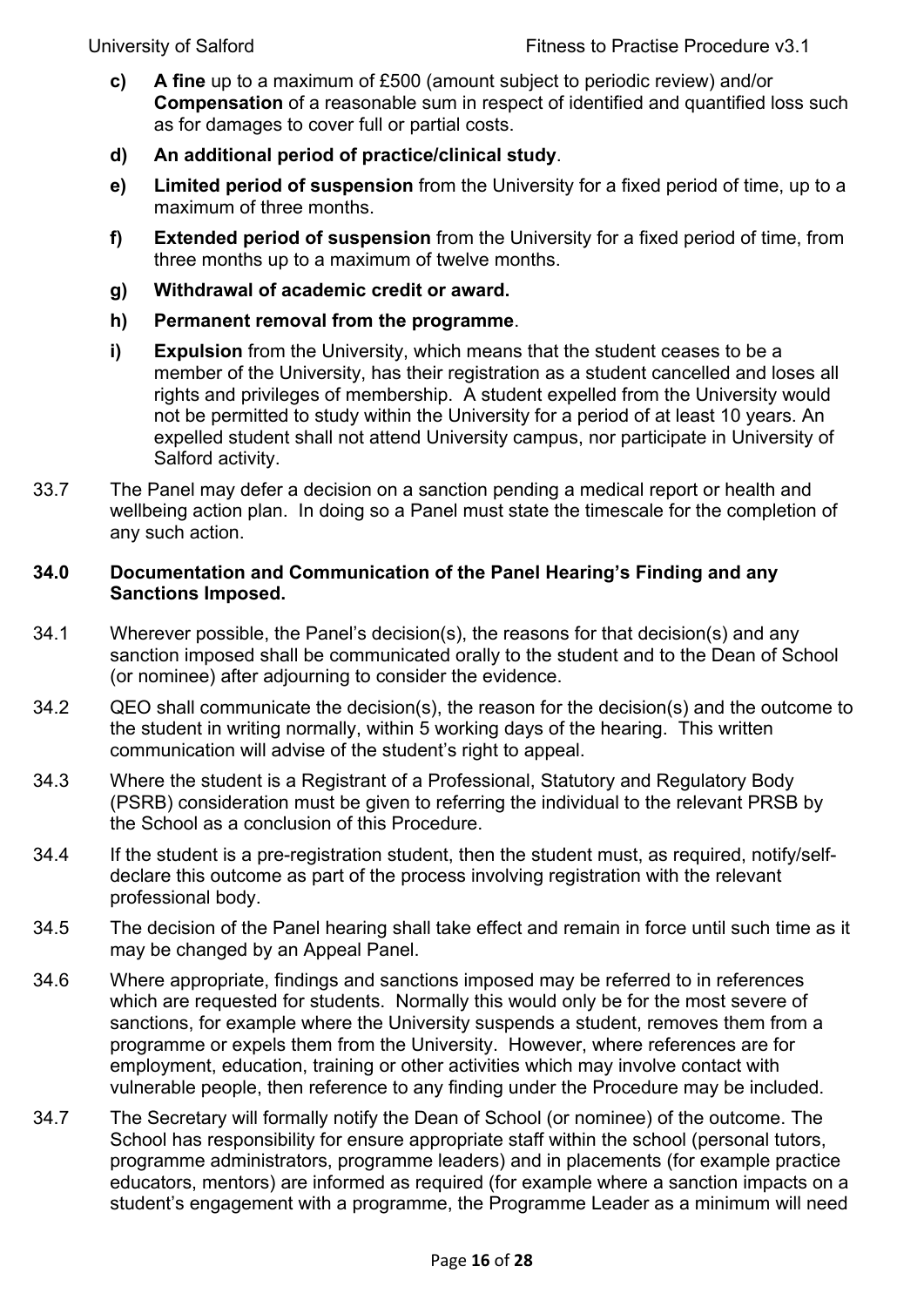<span id="page-16-0"></span>to be informed, those involved in the provision of placements may also need to be informed where an outcome may affect placement provision).

#### **35.0 Notification to Placement Providers.**

35.1 Schools work closely with employers to find placements. A School may share, as appropriate, information about the student's professional and academic progress with those placement providers. If a student has received a sanction under this Procedure, this will be made known to potential placement providers who, at their own discretion, may refuse to accept particular students. Whilst the Schools will endeavour as far as possible to secure placements for all students who require them, a student who by their own professional misconduct and/or professional unsuitability incurs a sanction under this Procedure may jeopardize the ability of the School to help students find placements and therefore may also jeopardize their own ability to complete their programme.

#### <span id="page-16-1"></span>**36.0 Appeals.**

- 36.1 The student shall be allowed 10 working days from the date on the outcome letter (either the outcome letter from a School hearing or a Panel hearing to provide written notice of an appeal and relevant supporting evidence to QEO. Appeals must be submitted using an appeal form [https://beta.salford.ac.uk/governance-and-management/student-facing](https://beta.salford.ac.uk/governance-and-management/student-facing-policies-and-procedures)[policies-and-procedures.](https://beta.salford.ac.uk/governance-and-management/student-facing-policies-and-procedures)
- 36.2 The appeal must identify the ground(s) of appeal being relied upon which may be one or more of the following:
	- A: that new and relevant evidence is available which, for good and reasonable cause, was not available to the Dean of School or Hearing Panel (as the case may be) at the earlier stage of this Procedure. (Exceptional circumstances are needed to explain why any evidence could not have been made available);
	- B: that there was a relevant and significant defect, error or mistake in the conduct of the earlier stage of this Procedure which casts reasonable doubt on the decision reached by the Dean of School or Panel hearing (as the case may be) in that the decision might have been different if the defect, error or mistake had not occurred;
	- C: that the decision reached at the earlier stage of this Procedure is manifestly unreasonable. In this context, unreasonable will be taken to mean perverse, i.e. the decision was not one that a similar process might have reached.
- 36.3 A request from a student for a rehearing is not a valid ground of appeal.
- 36.4 The student must not only state a ground or grounds for appeal but must also provide evidence to substantiate those grounds. An appeal shall only be granted if there is evidence to support one or more of the grounds set out above.
- 36.5 The Registrar (or nominee) shall, in all cases, and normally within 5 working days, determine whether the appeal has been received within the appropriate timescale and discloses a valid ground of appeal.
- 36.6 The Registrar (or nominee) shall reject any appeal which does not disclose a valid ground of appeal; does not evidence a ground or ground(s) of appeal or is out of time. In such instances, the student shall be formally notified by a Completion of Procedures Letter.
- 36.7 If the notice of appeal is accepted as valid by the Registrar (or nominee), depending on the ground(s) for appeal, they may refer the case back to an earlier stage of the Procedure or to an Appeal Panel as appropriate.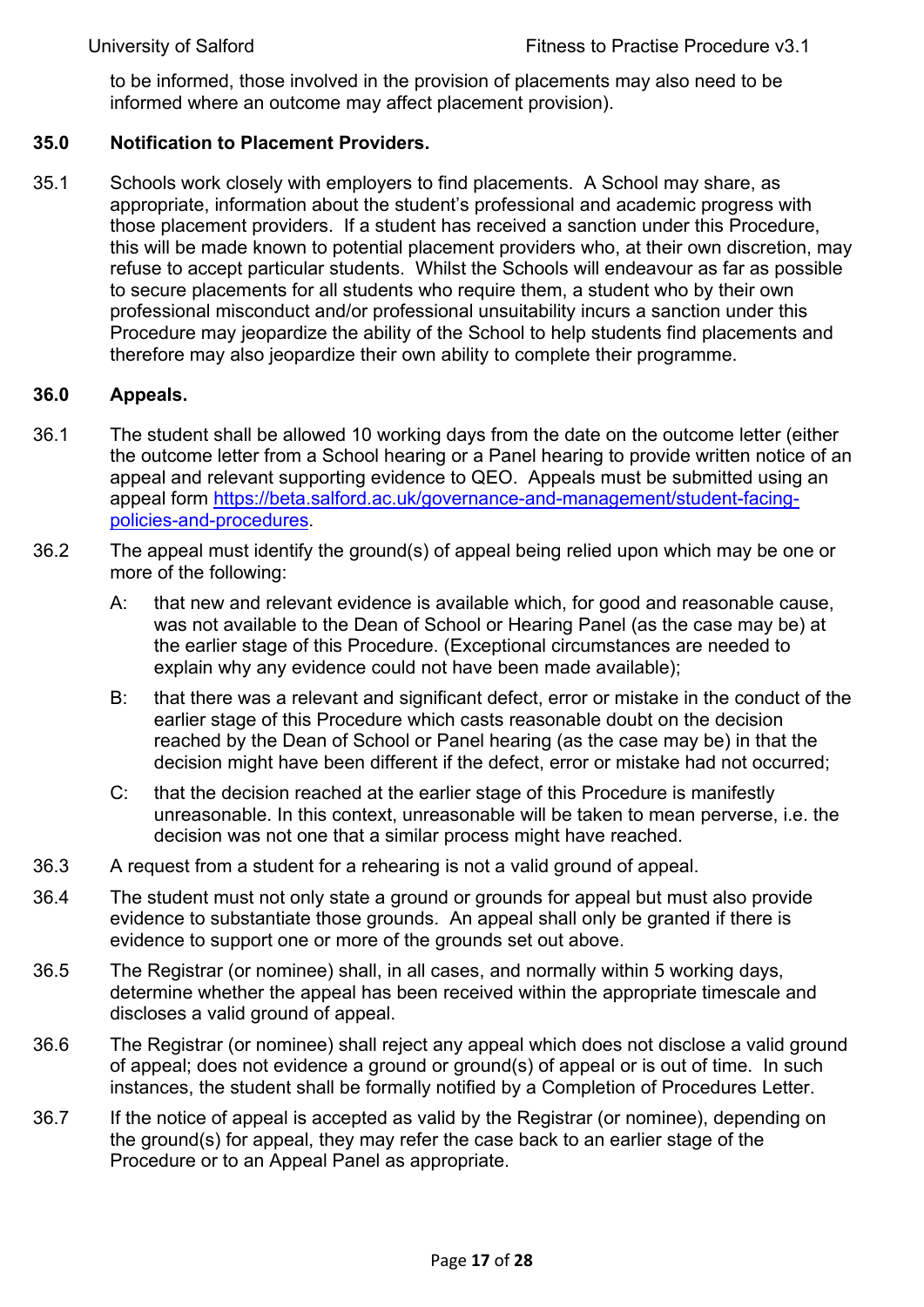# <span id="page-17-0"></span>**37.0 Fitness to Practise Appeal Panel.**

- 37.1 Where the Registrar (or nominee) refers a case to an Appeal Panel, QEO shall arrange for a Panel to be established as soon as possible, normally within 30 working days, to consider the appeal and to determine an outcome.
- 37.2 The School and the Chair of any original panel shall, as soon as is reasonably possible, receive a full copy of any evidence submitted by the student.
- 37.3 The Chair of the original Panel will normally make a written response to the appeal, they may also be invited as a witness to an appeal hearing.
- 37.4 The School may make a written response for submission at least 5 working days before the date of the Appeal Panel hearing. These responses shall not include new information or evidence not directly related to the grounds for appeal.
- 37.5 The School may also notify QEO of any witnesses they wish to call. This information must be provided at least 10 working days before the date of an Appeal Panel.
- 37.6 The student shall receive written notification from QEO including whether the University will call witnesses, giving at least 5 working days' notice of the date and time when the Appeal Panel will convene.
- 37.7 QEO shall circulate all documentation for the Appeal Panel to all parties at least 5 working days before the hearing.
- 37.8 The Appeal Panel constitution will be the same as for the Panel hearing. All members shall have had no involvement in the direct circumstances leading to the allegations against the student, the investigation into those allegations, have not been members of the original panel or have any other connection to the student which might be regarded as prejudicial to their impartiality.
- 37.9 An officer, normally from QEO, shall act as Secretary to the Panel hearing and shall keep minutes of the proceedings. The Secretary to the Panel hearing does not constitute a member of the Panel and does not take part in the decision making. The Secretary shall, however, advise the hearing on matters relating to the Procedure and associated guidance.
- 37.10 The quorum for the Appeal Panel shall be three of the four members, the three must include the chair and the external professional practitioner.
- 37.11 The student will normally be in attendance to present their case at an Appeal Panel. If the student does not attend, despite appropriate notification, the Panel will normally continue with the appeal. The Panel must agree and record its reasons for either continuing or not.
- 37.12 The Dean of School (or nominee) will normally be in attendance to reply to the appeal. If the Dean or School (or nominee) does not attend, the Panel may choose to continue with the appeal using the Order of Proceedings. The Panel must agree and record its reasons for either continuing or not.
- 37.13 The Chair of the original hearing may be in attendance, and where required, will act as a witness answering questions from the Appeal Panel. Non-attendance by the Chair of the original hearing would not normally be seen as a reason for postponing a hearing.
- 37.14 The student may be accompanied at the appeal hearing by one person, for example a friend or Students' Union/other supporter or representative. The person accompanying them may speak on the student's behalf. However, the Chair may determine that particular questions require a response directly from the student themselves (see sections 39.0 and 13.0 for more information on representation).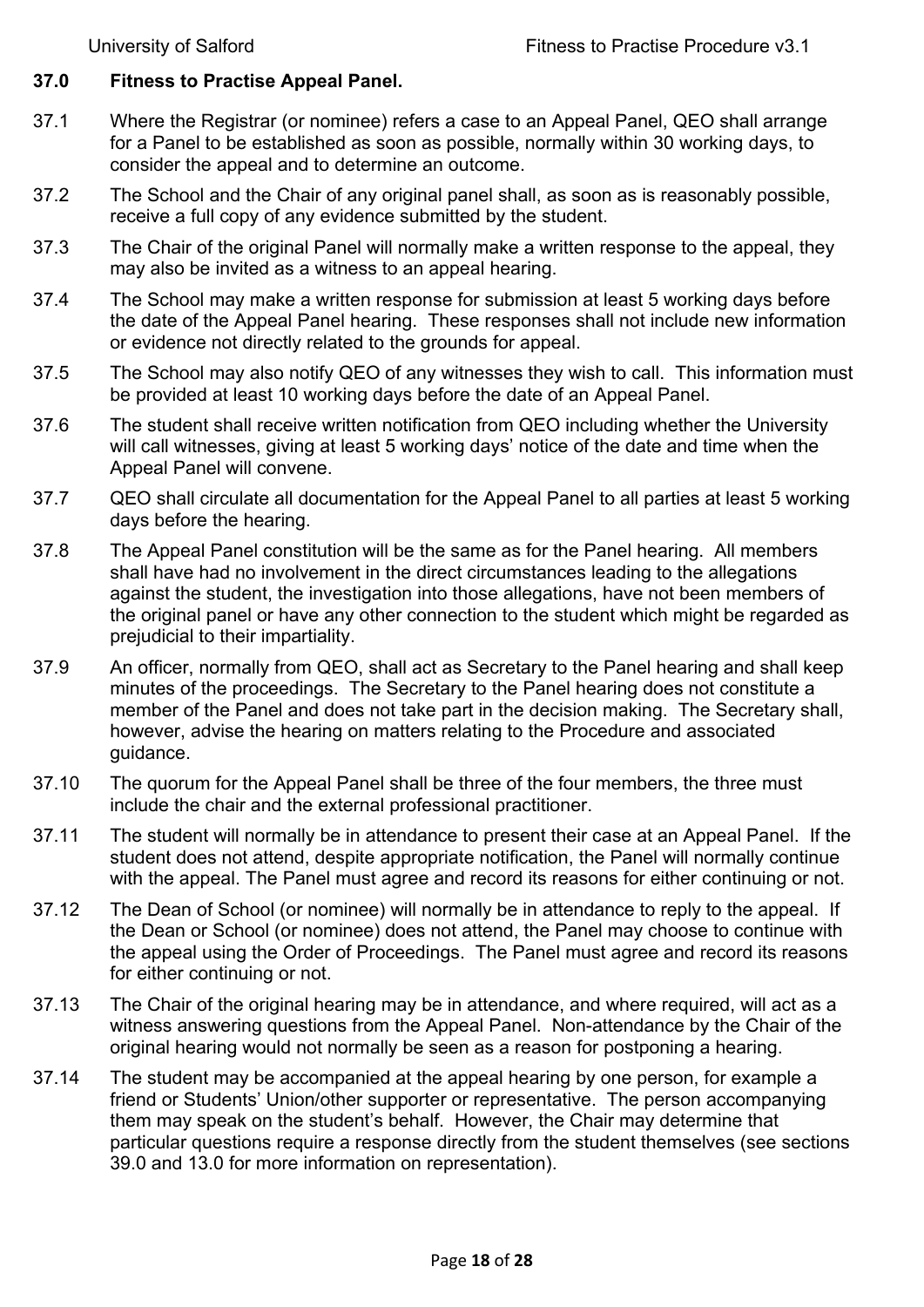#### <span id="page-18-0"></span>**38.0 Decision of an Appeal Panel.**

- 38.1 The Appeal Panel shall uphold an appeal only where it is satisfied that the student has successfully substantiated their grounds for appeal.
- 38.2 The Appeal Panel shall have the power to uphold or to set aside a finding reached by a previous Panel and shall have the power to uphold, to revoke or to vary (to make more severe or less severe) the sanction imposed. The range of sanctions shall be as set out in 32.0.
- 38.3 The Appeal Panel may exceptionally, at its reasonable discretion, receive late evidence, adjourn, continue or postpone an appeal, seeking further information and take any other action(s) which it deems reasonable and/or appropriate in order fairly to consider the case. However, it is normally in the interests of all parties that the case be concluded on the day of the hearing.
- 38.4 Wherever possible, the Panel's decision, the reasons for that decision and any impact that decision therefore has upon the sanction imposed shall be communicated orally to the student and the Dean of School (or nominee). QEO shall, in all cases, communicate the conclusion, the reason for the conclusion and the outcome to all parties in writing, normally within 5 working days of the hearing.
- 38.5 This written communication will be a Completion of Procedures Letter which will advise the student that, if they are still dissatisfied, they have recourse to the Office of the Independent Adjudicator for Higher Education (OIA) [\(http://www.oiahe.org.uk\)](http://www.oiahe.org.uk/). The letter will set out relevant details of the OIA including contact information.
- 38.6 The relevant professional body may also be notified by the University in accordance with the arrangements governing that profession. The University may inform the student's employer (where the student is employed in a related and relevant professional role).
- 38.7 The University may also be required to inform the Disclosure and Barring Service (DBS) of a formal outcome.

#### <span id="page-18-1"></span>**39.0 Consideration in Absence.**

- 39.1 At all stages of this Procedure, if it appears to those considering an allegation that the student in question is suffering from significant illness, the proceedings may be adjourned for the preparation of a medical report. In that instance, the Dean of School (or nominee) shall consider action pending a hearing as set out above.
- 39.2 If a student is unable to attend or fails to attend any meeting or hearing under this Procedure without prior approval, the meeting or hearing will normally continue in their absence on the basis of the evidence available at the time of the meeting or hearing.

#### <span id="page-18-2"></span>**40.0 Support and Representation at Meetings and Hearings**

40.1 Students are entitled to be accompanied at hearings by one supporter or representative (excluding legally qualified individuals). Further information on representation, including requests for legal representation (section 13.0) are available via QEO.

#### <span id="page-18-3"></span>**41.0 Witnesses.**

41.1 Where witnesses are called they may attend a hearing in person, via video or telephone conference. Where this is not possible they may be requested to provide a written statement (should one not already be included in the documentation), however as this would not permit them to be asked questions the hearing may take this into account in balancing the impact of this testimony.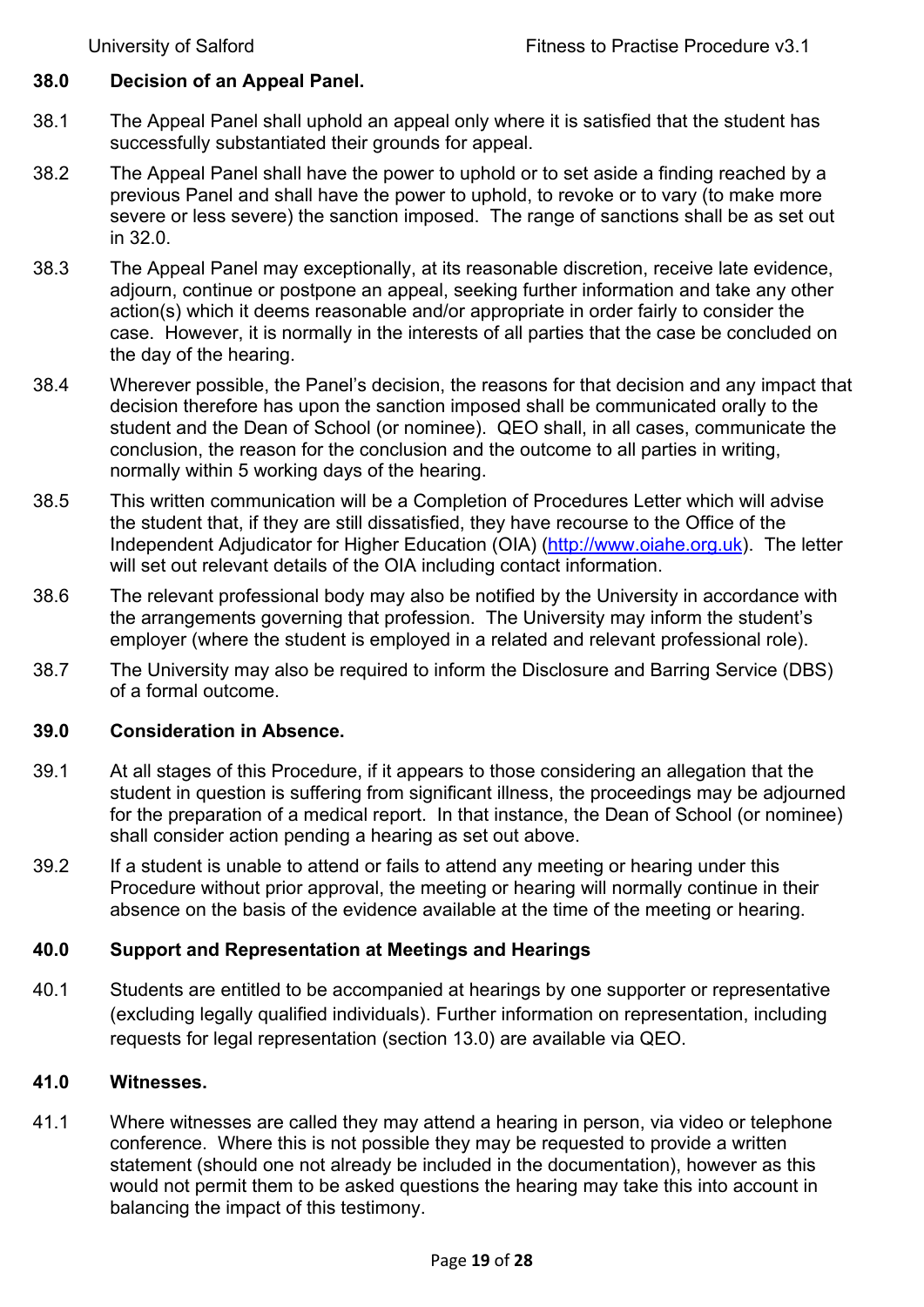- 41.2 The invitation of witnesses is the responsibility of those calling them; for example the student or the School. Provision of documentation and any costs associated with the witnesses' participation are the responsibility of those calling the witness.
- 41.3 QEO must be notified of potential witnesses in the timescale set out in the procedure.
- 41.4 Investigators will normally be invited to attend hearings and to act as witnesses.

# <span id="page-19-0"></span>**42.0 External Review**.

- 42.1 The Office of the Independent Adjudicator for Higher Education (OIA) runs an independent scheme to review student complaints. The University of Salford is a member of this scheme. If a student is unhappy with the outcome they may be able to ask the OIA to review their complaint. More information about making a complaint to the OIA, what it can and can't look at and what it can do to put things right here: [https://www.oiahe.org.uk/students.](https://www.oiahe.org.uk/students)
- 42.2 Students normally need to have completed the Fitness to Practise Procedure before submitting a complain to the OIA. The University will send a letter called a "Completion of Procedures Letter" when a student has reached the end of our processes and there are no further steps which can be taken internally. If an appeal made against a formal decision taken under this Procedure is not upheld, the University will issue a Completion of Procedures Letter automatically. If an appeal is upheld or partly upheld a student can ask for a Completion of Procedures letter. More information about Completion of Procedures Letters and when a student should expect to receive one here: [https://www.oiahe.org.uk/providers/completion-of-procedures-letters.](https://www.oiahe.org.uk/providers/completion-of-procedures-letters)

# <span id="page-19-1"></span>**43.0 Guidance and related forms and documentation.**

43.1 Supporting guidance and forms for student facing procedures can be found on the QEO webpages at [https://beta.salford.ac.uk/governance-and-management/student-facing](https://beta.salford.ac.uk/governance-and-management/student-facing-policies-and-procedures)[policies-and-procedures](https://beta.salford.ac.uk/governance-and-management/student-facing-policies-and-procedures) and on the QEO staff hub [https://testlivesalfordac.sharepoint.com/sites/QEO/SitePages/StudentFacingPolicies.aspx.](https://testlivesalfordac.sharepoint.com/sites/QEO/SitePages/StudentFacingPolicies.aspx)

# <span id="page-19-2"></span>**44.0 Contact information and Advice.**

- 44.1 General enquiries about the Procedure may be made to QEO: Telephone 0161 295 2255 or e-mail: [ftp@salford.ac.uk.](mailto:ftp@salford.ac.uk)
- 44.2 Counselling and Wellbeing Service telephone: +44(0) 161 295 0023 (choose 'option 1' and then 'option 1' again) or e-mail: [wellbeing@salford.ac.uk.](mailto:wellbeing@salford.ac.uk)
- 44.3 University of Salford Students' Union Independent advice to students about their specific case is available from the Students' Union (telephone 0161 351 5400 or e-mail: [advicecentre-ussu@salford.ac.uk\)](mailto:advicecentre-ussu@salford.ac.uk).

# **45.0 Appendices.**

<span id="page-19-3"></span>Appendix A: A list of professional statutory and regulatory bodies (PSRBs) where accredited programmes are covered by this procedure.

A list of programmes covered by the Procedure (by School).

- Appendix B: Examples of professional misconduct.
- Appendix C: Examples of types of professional unsuitability.
- Appendix D: Flowchart Procedure for dealing with professional misconduct and/or professional unsuitability.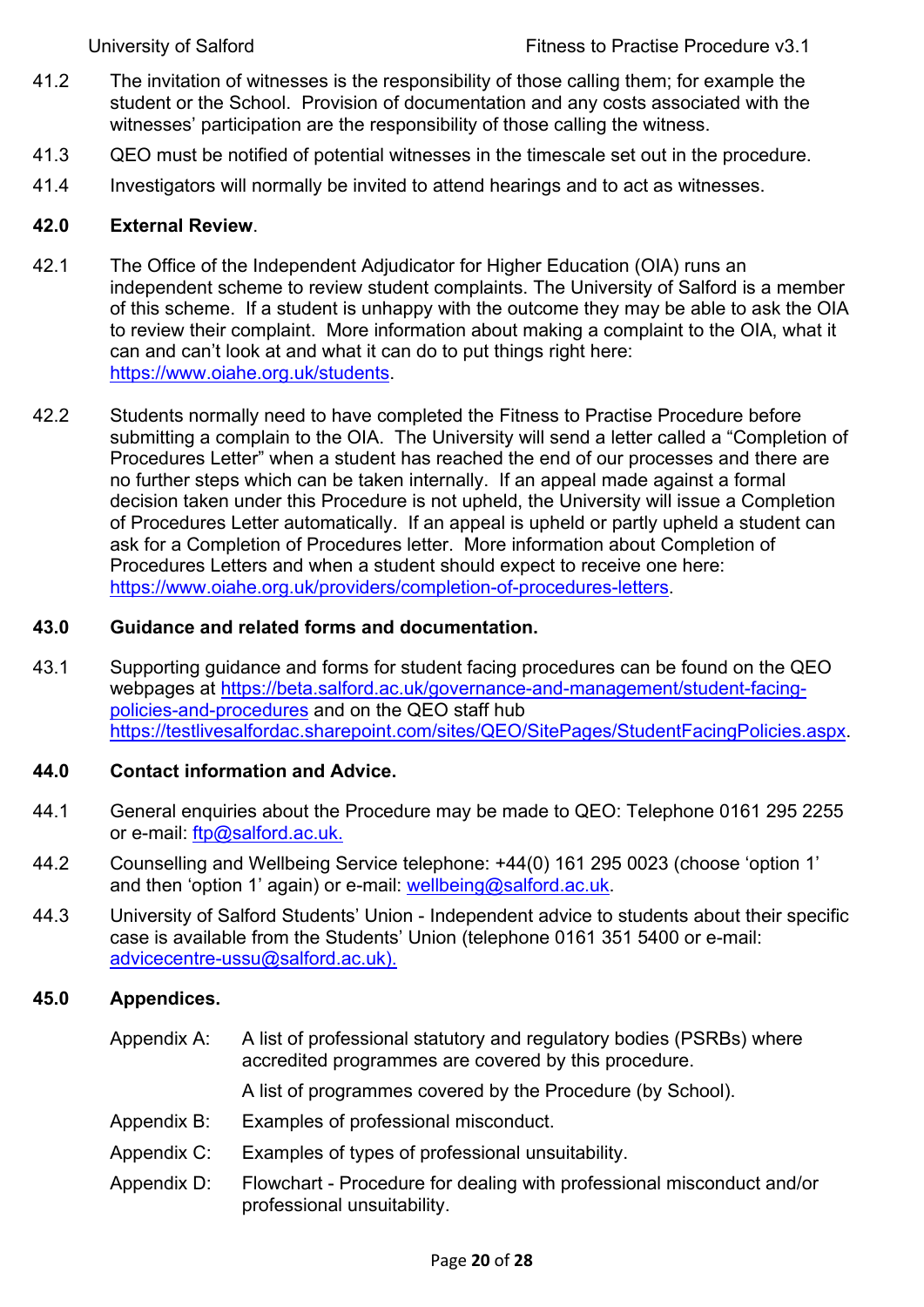# <span id="page-20-0"></span>**Appendix A – list of PSRBs & programmes covered by the Procedure.**

A list of professional statutory and regulatory bodies (PSRBs) relating to accredited programmes covered by this procedure.

- Association of MBAs (AMBA)
- British Association for Counselling & Psychotherapy (BACP)
- British Association of Sport and Exercise Science (BASES)
- British Association of Sport Rehabilitators and Trainers (BASRaT)
- British Psychological Society (BPS)
- Chartered Society of Physiotherapy (CSP)
- General Pharmaceutical Council (GPhC)
- Health and Care Professions Council (HCPC)
- Institution of Mechanical Engineers (IMechE)
- Nursing & Midwifery Council (NMC)
- Royal Aeronautical Society (RAeS)
- Royal College of Surgeons (RCS)
- Social Work England (SWE)
- UK Civil Aviation Authority (UK CAA).

An indicative list of programmes covered by the Procedure (by School):

- School of Arts & Media
	- o None.
- Salford Business School
	- o Master of Business Administration (MBA).
- School of Science, Engineering & Environment
	- o MEng Aircraft Engineering and Pilot Studies,
	- o BSc (Hons) Aviation Technology with Pilot Studies.
- School of Health and Society
	- o All undergraduate and postgraduate taught Nursing programmes accredited by the Nursing & Midwifery Council (including Adult, Children & Young People, Mental Health and Learning Disabilities degrees, and Nursing Associate programmes),
	- o All undergraduate and postgraduate taught Midwifery programmes accredited by the Nursing & Midwifery Council,
	- o All undergraduate and postgraduate taught Social Work programmes (including Learning Disabilities) accredited by the Health & Care Professions Council (HCPC), this includes those programmes which will be accredited by Social Work England (SWE).
	- o All undergraduate and postgraduate taught Counselling and Psychotherapy programmes accredited by the British Association for Counselling & Psychotherapy (BACP).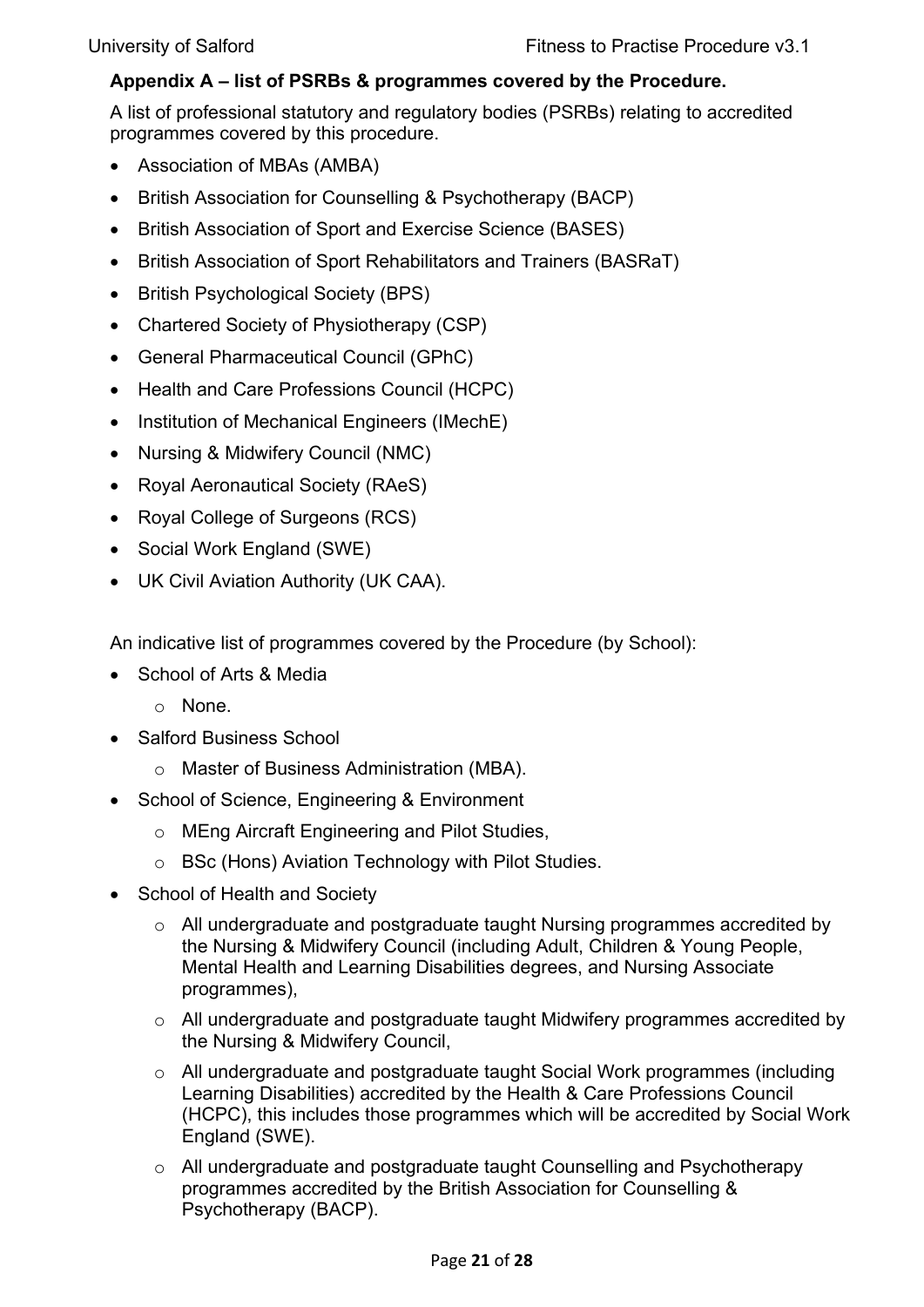- o All undergraduate and postgraduate taught Occupational Therapy programmes accredited by the Health & Care Professions Council (HCPC).
- o All undergraduate and postgraduate taught Physiotherapy programmes accredited by the Health & Care Professions Council (HCPC).
- o All undergraduate and postgraduate taught Podiatry programmes accredited by the Health & Care Professions Council (HCPC),
- o All undergraduate and postgraduate taught Prosthetics & Orthotics programmes accredited by the Health& Care Professions Council (HCPC),
- o All undergraduate and postgraduate taught Psychology programmes accredited by British Psychological Society (BPS),
- o All undergraduate and postgraduate taught Radiography programmes accredited by the Health & Care Professions Council (HCPC),
- o All undergraduate and postgraduate taught Sport Rehabilitation programmes accredited by British Association of Sport Rehabilitators and Trainers (BASRaT),
- o All undergraduate and postgraduate taught Sport Science programmes accredited by British Association of Sport and Exercise Science (BASES).
- o All Taught Postgraduate Programmes accredited by the Royal College of Surgeons (RCS).
- o All Non-Medical Prescribing Programmes approved by the NMC, HCPC and General Pharmaceutical Council (GPhC).
- School of Science, Engineering & Environment
	- o MEng Aircraft Engineering and Pilot Studies,
	- o BSc (Hons) Aviation Technology with Pilot Studies.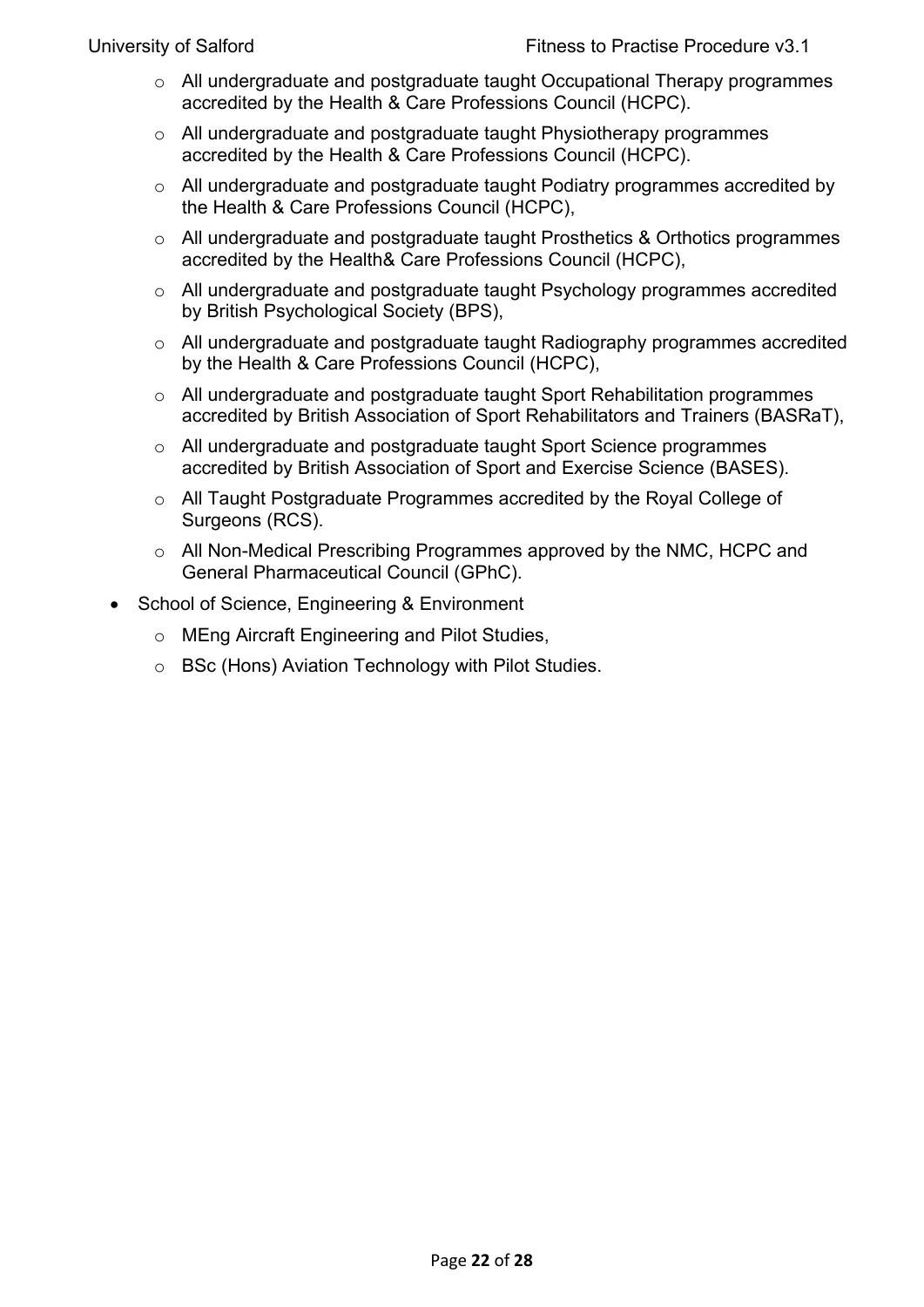# <span id="page-22-0"></span>**Appendix B - Examples of Professional Misconduct**.

The following is a non-exhaustive list of examples of behaviour and conduct which would constitute professional misconduct:

- Behaviour that would adversely affect the proper operation of professional, including clinical, practice and / or client confidence. Examples of this include:
	- abuse (child, physical, sexual, racial, emotional, verbal or physiological);
	- academic misconduct identified or exemplified as serious or repeated instances of academic misconduct in the University's [Academic Misconduct Procedure](http://www.governance.salford.ac.uk/cms/resources/uploads/File/policies/Academic_Misconduct_Procedure%202013-14.docx) (see Related Documentation section for Policy location).
	- acceptance of gifts, hospitality and other considerations (apart from small tokens of appreciation) or allowing any gift to influence the quality of care provided to the donor or to others;
	- aggressive or threatening behaviour, bullying or physical violence; by word or deed including using social media;
	- alcohol or drug abuse;
	- any action or omission that may place a client's safety at risk;
	- behaviour that indicates a lack of honesty and trustworthiness, e.g., misrepresentation of qualifications at the time of admission, forging of any documents; including practice documents, or signatures; including falsification of mentor's or academic's signatures;
	- breach of confidentiality (except under the provisions of the Public Interest Disclosure Act 1998);
	- failure to keep appropriate professional and sexual boundaries;
	- failure to respect clients as individuals and/or failure to protect the interests and dignity of clients irrespective of gender, age, race, pregnancy, ability, sexuality, economic status, lifestyle, culture or of any other irrelevant distinction;
	- jeopardising the welfare of children and vulnerable adults;
	- malicious or wilful damage to property;
	- misconduct identified or exemplified as misconduct in the [Student Disciplinary](http://www.governance.salford.ac.uk/cms/resources/uploads/File/policies/Student_Disciplinary_Procedure%202013-14.docx)  [Procedure](http://www.governance.salford.ac.uk/cms/resources/uploads/File/policies/Student_Disciplinary_Procedure%202013-14.docx) (see Related Documentation section for Policy location);
	- misuse of the internet and social networking sites;
	- unjustified refusal to carry out a lawful and reasonable instruction that could result in immediate serious consequences for others;
- Criminal conviction(s) during the programme, of a nature which would have prevented admission to the programme.
- Behaviour which would bring the profession into disrepute or damage the credibility of the profession, examples of this include:
	- abuse (including child, physical, sexual, racial, emotional);
	- alcohol consumption that affects work or study;
	- bribery or corruption;
	- Dishonesty (theft, fraud or forgery (including plagiarism and cheating in examinations));
	- drink driving;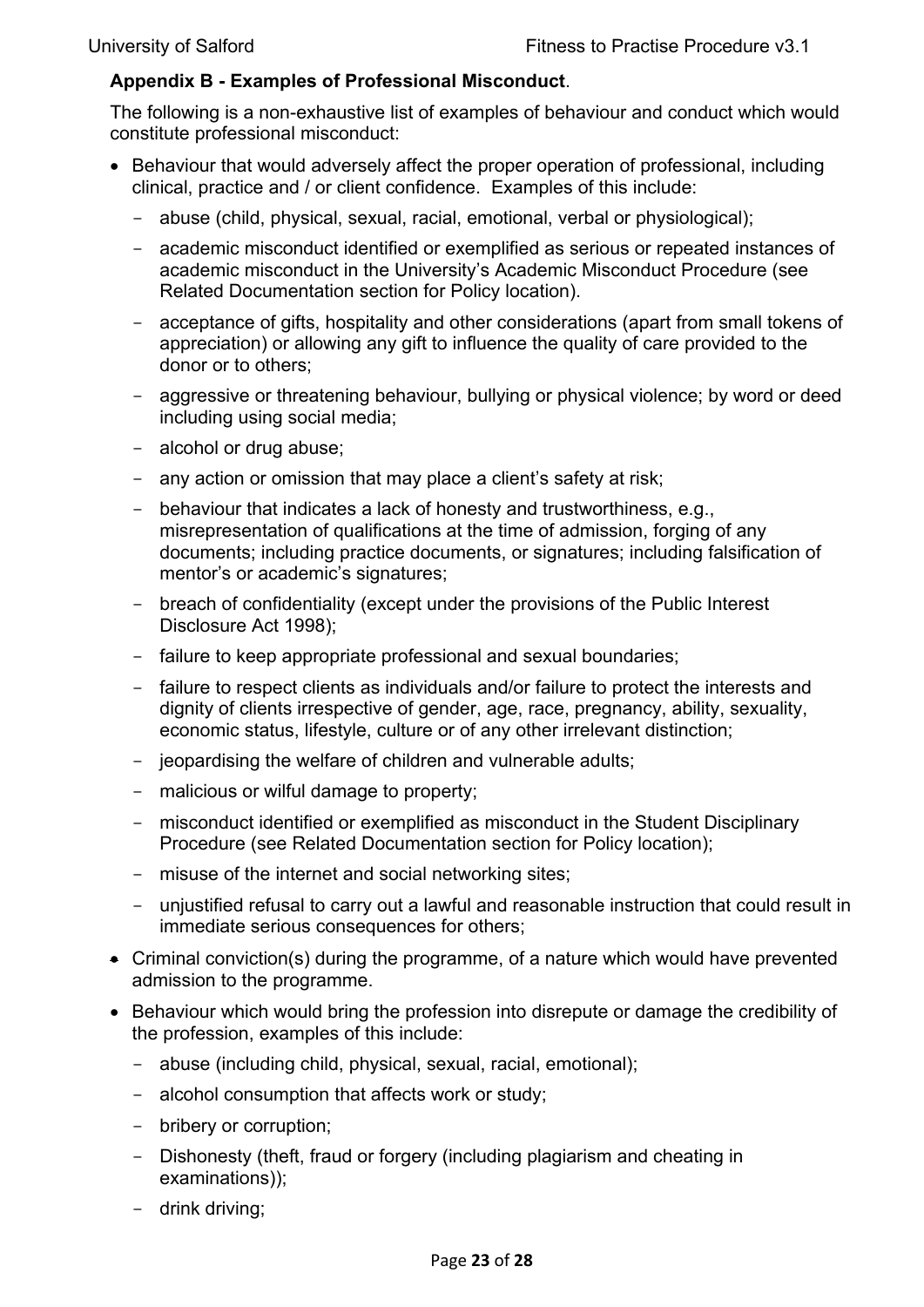- drugs (dealing or misusing drug);
- misuse of social media including inappropriate use of social media related to compromising images on sites that indicate that the person is a student on a relevant professional programme or a student of the University of Salford.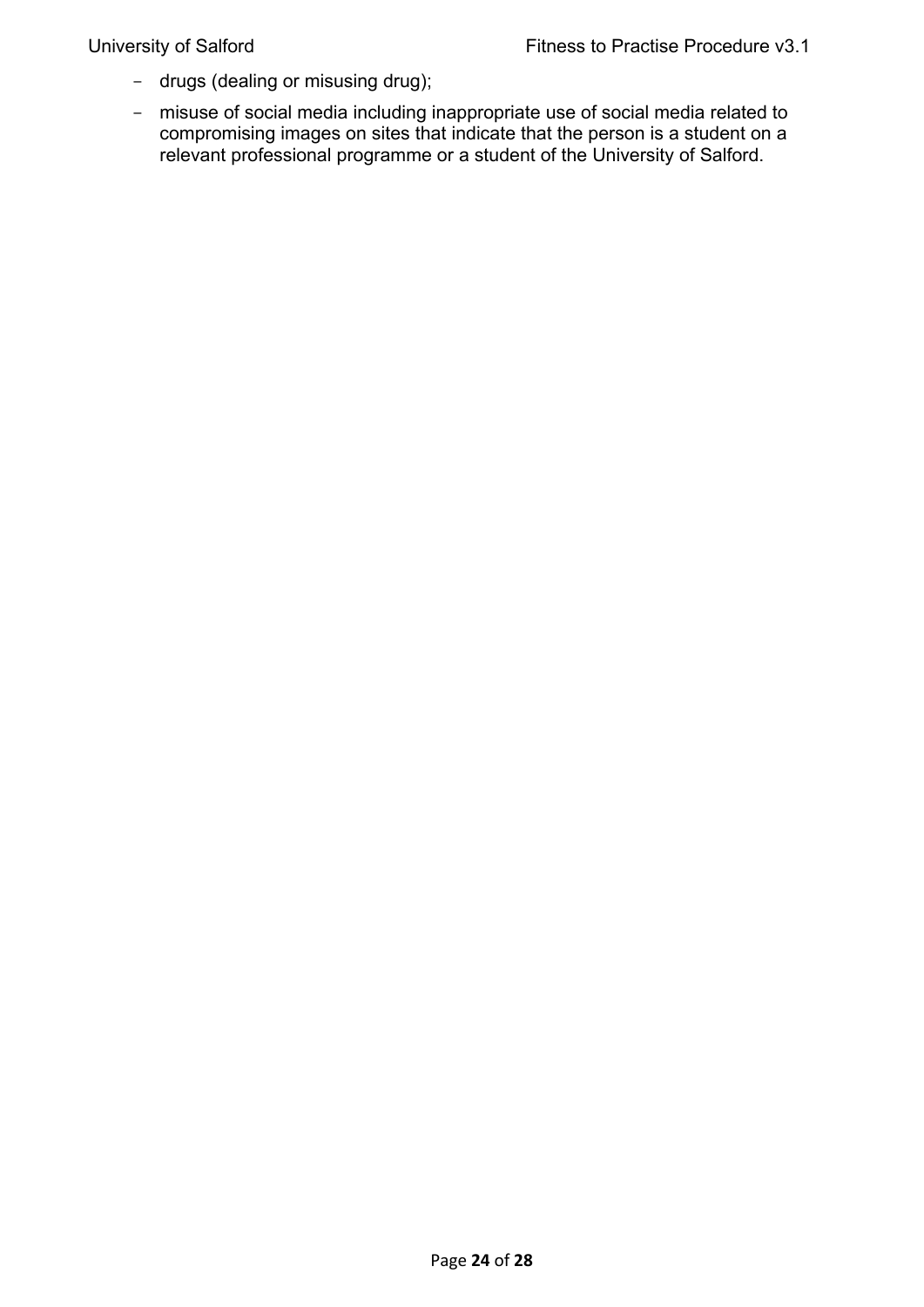# <span id="page-24-0"></span>**Appendix C - Examples of Professional Unsuitability.**

Professional unsuitability may be demonstrated in various ways. The following are common indicative examples:

- Persistent inappropriate attitude or behaviour which may be manifested by:
	- Failure to accept and follow advice from your university or placement provider;
	- Failure to follow recommended procedures/practices that may put other people clients, students, staff at risk of harm;
	- Non-attendance at class, work placement or other relevant appointment;
	- Persistent lack of motivation or interest and/or non-participation in learning activities (for example direct client care, engagement in small group/problem-based learning, portfolio development, practice placements, presentations, timetabled academic sessions, academic or pastoral tutorials, clinical skills sessions);
	- Persistently failing required professional competencies / proficiencies.
	- Poor application to and failure to submit work;
	- Poor communication skills.
- Professional Unsuitability behaviour which may be manifested by:
	- Repeated breaches of confidentiality;
	- Emotional and/or inter-personal problems that adversely affect the professional relationships proper operation of or learning in the clinical and/or learning context;
	- Failure to keep appropriate professional or sexual boundaries;
	- Inconsistent, unreliable and inappropriate behaviour that may fall short of professional misconduct in the clinical or learning context;
	- Repeated misuse of the internet and social networking sites;
	- Persistent rudeness to people, colleagues or others;
	- Unlawful discrimination;
	- Unsociable behaviour that adversely affects the proper operation of the professional and/or learning context.
- Health Concerns, which, depending on the relevant profession may include:
	- Failure to seek medical treatment or other support where there is a risk of harm to other people;
	- The results of testing for immunity from, or infection by, serious communicable disease;
	- The results from health assessments of functional capacity (for example hearing, vision) which impact on ability to perform required professional tasks;
	- Failure to recognise limits and abilities or lack of insight into health concerns that may put other people at risk.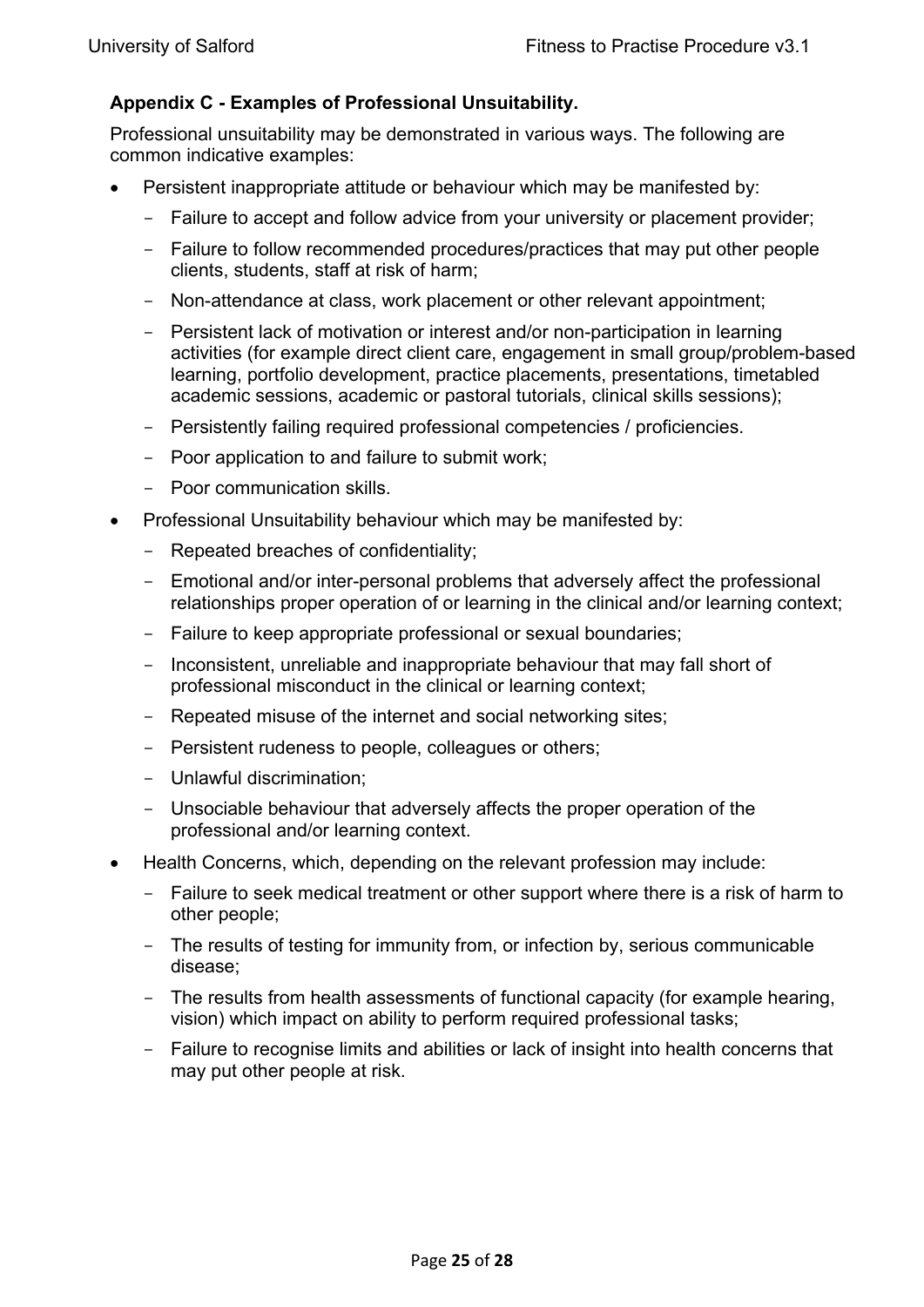

<span id="page-25-0"></span>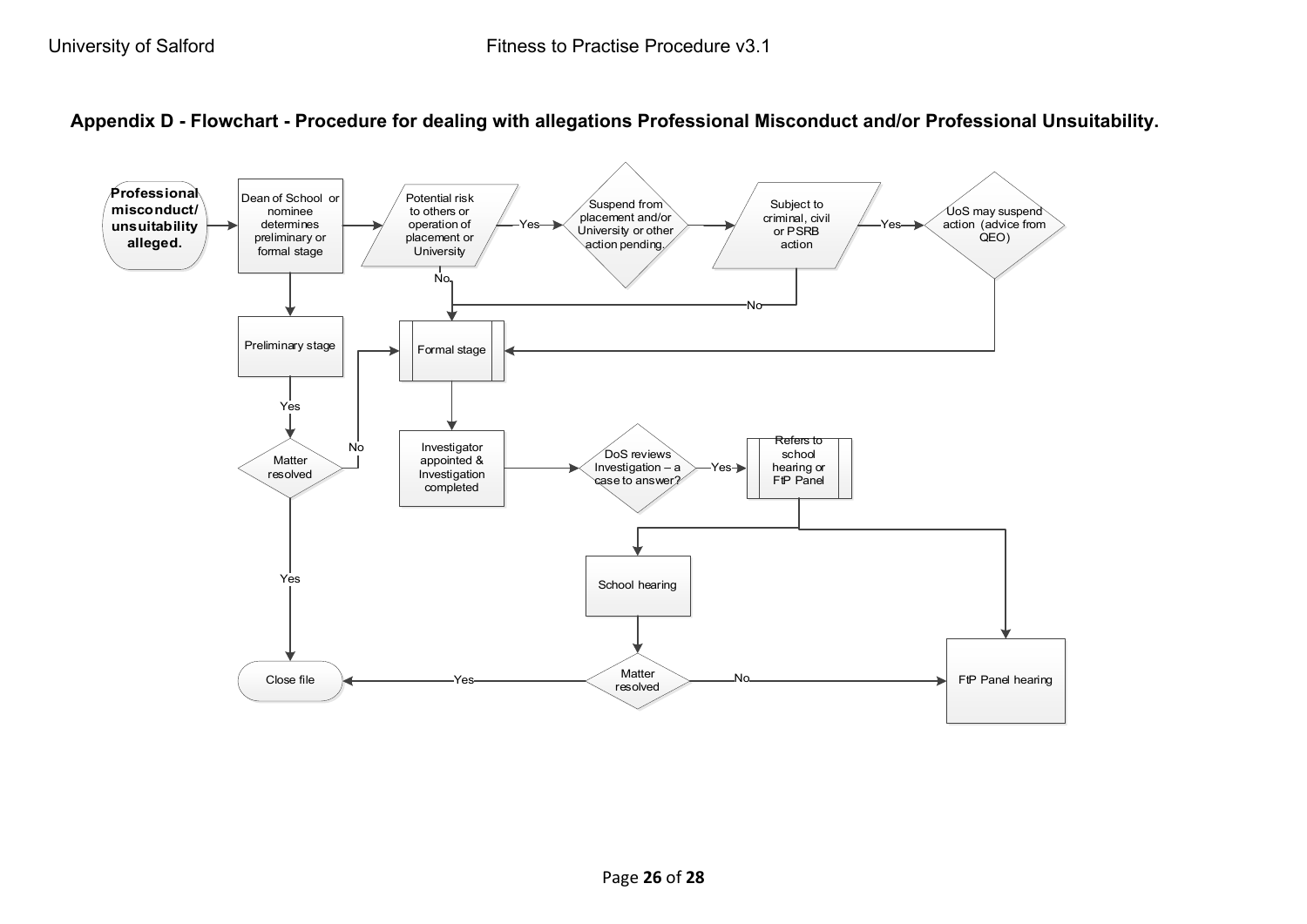| <b>Document Control Information:</b> Revision History incl. Authorisation (most recent first) |                                                                                                                                                                                                                                                                                                                                                                                                                                                                                                                                                             |                |                                                                        |  |  |  |
|-----------------------------------------------------------------------------------------------|-------------------------------------------------------------------------------------------------------------------------------------------------------------------------------------------------------------------------------------------------------------------------------------------------------------------------------------------------------------------------------------------------------------------------------------------------------------------------------------------------------------------------------------------------------------|----------------|------------------------------------------------------------------------|--|--|--|
| <b>Author</b>                                                                                 | <b>Summary of changes</b>                                                                                                                                                                                                                                                                                                                                                                                                                                                                                                                                   | <b>Version</b> | Authorised/<br>date                                                    |  |  |  |
| R. Clemens                                                                                    | Update to urls, some minor editing changes to<br>wording.                                                                                                                                                                                                                                                                                                                                                                                                                                                                                                   | V3.1           | August 2020                                                            |  |  |  |
| R. Clemens                                                                                    | Substantial restructuring of documentation,<br>separating policy statement, procedure and<br>guidance, including change of name from FtP<br>Procedure to FtP Policy & Procedure.<br>Removal of consideration of specifically academic<br>misconduct matters.<br>Changes to Panel constitution to reflect changes to<br>school structure.<br>Merger of two written warnings in to a single<br>sanction.<br>Addition of requirement to consider reporting matters<br>to the Disclosure & Barring Service (DBS).<br>Re-writing to improve clarity of language. | V3             | <b>SELTEC May</b><br>2019                                              |  |  |  |
| R. Clemens                                                                                    | Correction to list of programmes in Appendix A                                                                                                                                                                                                                                                                                                                                                                                                                                                                                                              | V2.1           | Dec 2017                                                               |  |  |  |
| R. Clemens                                                                                    | Major review and re-write<br>Corrected URL at section 9.23 5th Dec 2017                                                                                                                                                                                                                                                                                                                                                                                                                                                                                     | V <sub>2</sub> | <b>June 2017</b>                                                       |  |  |  |
| R. Clemens                                                                                    | Correction of typos and republished 5/01/2017<br>Addition of paragraphs clarifying attendance, or<br>otherwise, of dean of school (or nominee) and the<br>investigator at Panel hearings and of dean of school<br>(or nominee) and chair of original panel at appeal<br>Panel hearing.                                                                                                                                                                                                                                                                      | V.1.6          | December<br>2016<br>Chair's<br>Action on<br>behalf of<br><b>SELTEC</b> |  |  |  |
| R. Clemens                                                                                    | Consideration in Absence clarified and reformatting.                                                                                                                                                                                                                                                                                                                                                                                                                                                                                                        | V1.5           | Oct 2016                                                               |  |  |  |
| R. Clemens                                                                                    | Info handling following a Reference request.<br>notification to HO Compliance Team of suspensions<br>& expulsions                                                                                                                                                                                                                                                                                                                                                                                                                                           | V1.4           | <b>June 2016</b>                                                       |  |  |  |
| R. Clemens                                                                                    | Replacement of his/her etc with neutral terms.<br>Review of formal stages/hearing panel to clarify role<br>of Investigator's report                                                                                                                                                                                                                                                                                                                                                                                                                         | 1.3            | May 2016                                                               |  |  |  |
| R. Clemens                                                                                    | Minor amendments to include British Association of<br>Counselling & Psychotherapy (BACP)                                                                                                                                                                                                                                                                                                                                                                                                                                                                    | 1.2            | February<br>2016                                                       |  |  |  |
| R. Clemens                                                                                    | <b>Revision of Fitness for Professional Practice</b><br>Procedure                                                                                                                                                                                                                                                                                                                                                                                                                                                                                           | V1.0           | LTEC:<br>21/01/2015<br>Senate:<br>25/02/2015                           |  |  |  |
|                                                                                               | <b>Policy Management and Responsibilities:</b>                                                                                                                                                                                                                                                                                                                                                                                                                                                                                                              |                |                                                                        |  |  |  |
| Owner:<br>Others with                                                                         | This Policy is issued by ASQAC, which has the authority to issue and<br>communicate policy on matters of academic governance and has<br>delegated day to day management of the policy to the Quality and<br>Enhancement Office and relevant schools.<br>All subjects of the Policy will be responsible for engaging with and                                                                                                                                                                                                                                |                |                                                                        |  |  |  |
| responsibilities<br>(please specify):                                                         | adhering to this policy.<br>This document is available in the Quality Assurance Handbook and<br>is cross-referenced in Student Handbooks and at Student Induction.                                                                                                                                                                                                                                                                                                                                                                                          |                |                                                                        |  |  |  |